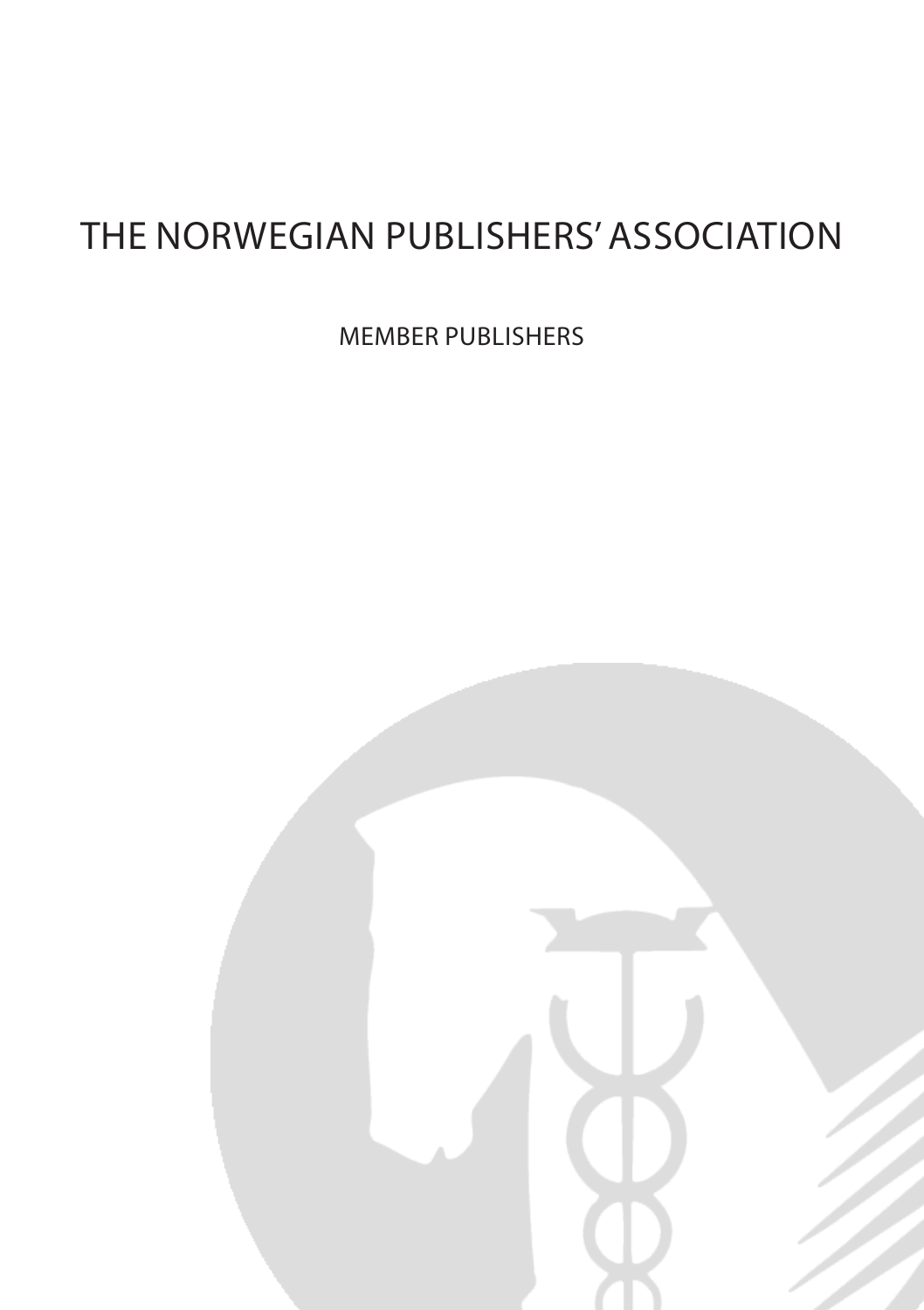ABOVO FORLAG ANTROPOS FORLAG ARNEBERG FORLAG H. ASCHEHOUG & CO (W. NYGAARD) BESTSELGERFORLAGET BIBELSELSKAPET / VERBUM BOKVENNEN CAPPELEN DAMM COMMENTUM FORLAG COMMUNICATIO FORLAG DINAMO FORLAG DREYERS FORLAG EFREM FORLAG EMBLA FORLAG ENGELSTAD FORLAG FAMILIEFORLAGET FLAMME FORLAG FLUX FORLAG, Biong & Valentiner FONNA FORLAG FONT FORLAG FORFATTERNES FORLAG - ČÁLLIID LÁGÁDUS FORLAG1 FORTELLERFORLAGET GANESA FORLAG GENESIS FORLAG GRESVIK FORLAG GYLDENDAL NORSK FORLAG HEINESEN FORLAG HERMON FORLAG FORLAGET HISTORIE & KULTUR HOVDE & BREKKE FORLAG HUMANIST FORLAG HURRA FORLAG KAGGE FORLAG KOLON FORLAG KOM FORLAG KONTUR PUBLISHING M. AAMUNDSEN KUNNSKAPSFORLAGET LABYRINTH PRESS LARSFORLAGET LIBRETTO FORLAG FORLAGET LILLE MÅNE

LIV FORLAG LUNDE FORLAG LUTHER FORLAG LYDBOKFORLAGET MAGIKON FORLAG MANGSCHOU FORLAG FORLAGET MANIFEST MARGMEDIA MESSEL FORLAG MINUSKEL FORLAG NORGESFORLAGET NOVA FORLAG FORLAGET OKTOBER OMNIPAX FORLAG ORFEUS PUBLISHING ORKANA FORLAG PAX FORLAG PEGASUS FORLAG PELIKANEN FORLAG PICTURA NORMANN FORLAGET PRESS RENESSANSE FORLAG DET NORSKE SAMLAGET SCHIBSTED FORLAG FORLAGET SCHRØDER SNØFUGL FORLAG SOLUM FORLAG SPARTACUS FORLAG SPEKTRUM FORLAG ST. OLAV FORLAG J.M. STENERSENS FORLAG TEKNISK INDUSTRI TELL FORLAG TIDEN NORSK FORLAG TO-FOTO **TRANSIT** UNIVERSITETSFORLAGET VEGA FORLAG VIDARFORLAGET VIGMOSTAD & BJØRKE WIGESTRAND FORLAG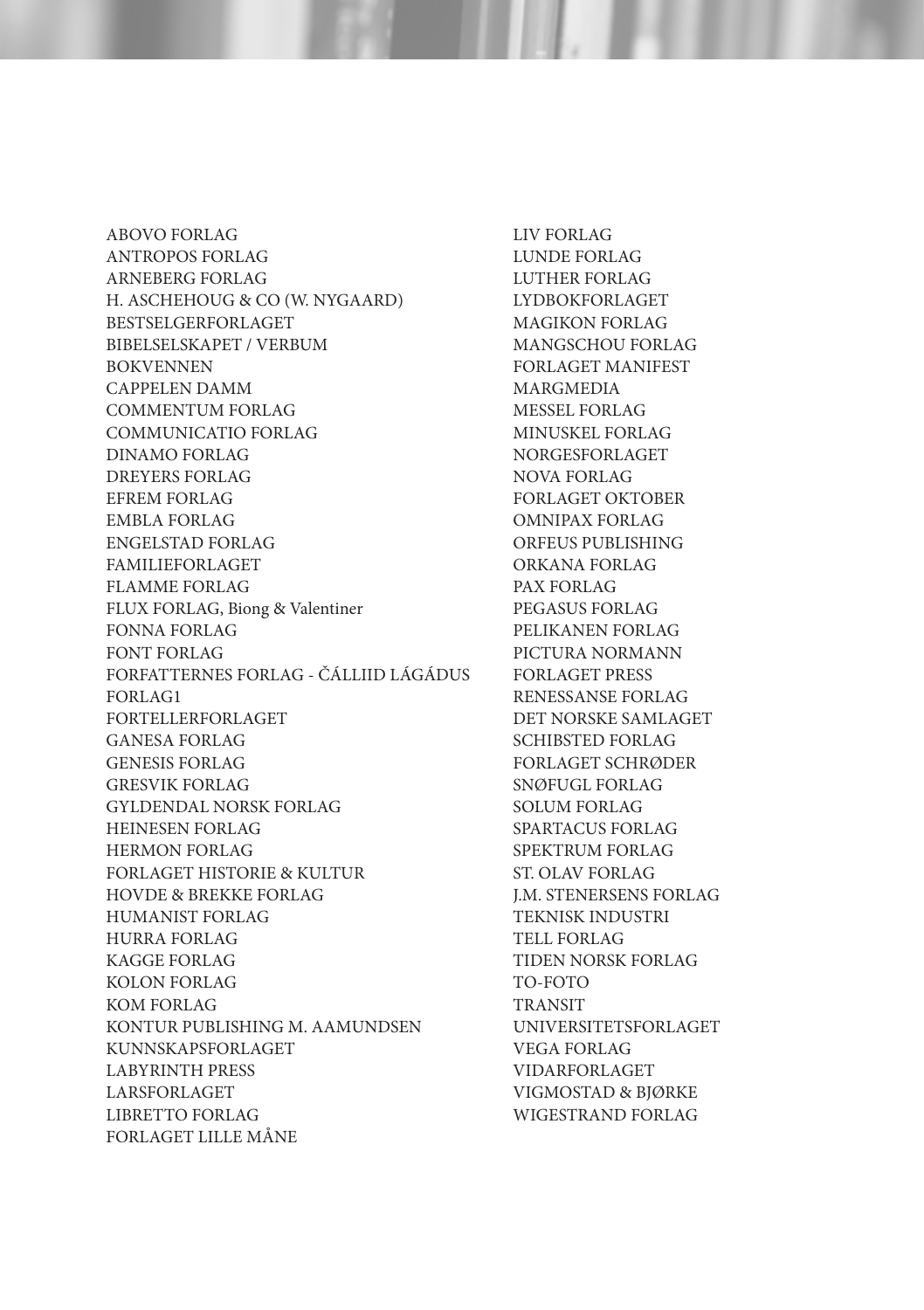P.O. Box 2 N-2480 Koppang

abovo@online.no +47 901 93 196

www.abovoenterprises.no



P.O. Box 7045 Majorstuen N-0306 Oslo

forlag@antropos.no +47 22 46 03 74

www.antropos.no

#### **ABOVO FORLAG**

Abovo is an enterprise promoting culture and was founded in 1987, at first as a literary agency, and from 1990 also responsible for the rehabilitation of Storfjellseter, an old mountain resort belonging to the farm Landet in Hedmark County.

From 1992 Abovo started small scale book publishing, from then on taking care of the works and rights of the author Mona Lyngar, but also looking for, and sometimes helping new authors to get going, some of them have later on been published by other Norwegian publishers.

#### **ANTROPOS FORLAG**

Antropos is both a publishing house and a bookshop. Our basic themes: Anthroposophic literature. The work of Rudolf Steiner. Waldorf education. Anthroposophic medicin. Biodynamic farming. Children's books.

The bookshop also includes school materials, wooden toys, instruments, art reproductions.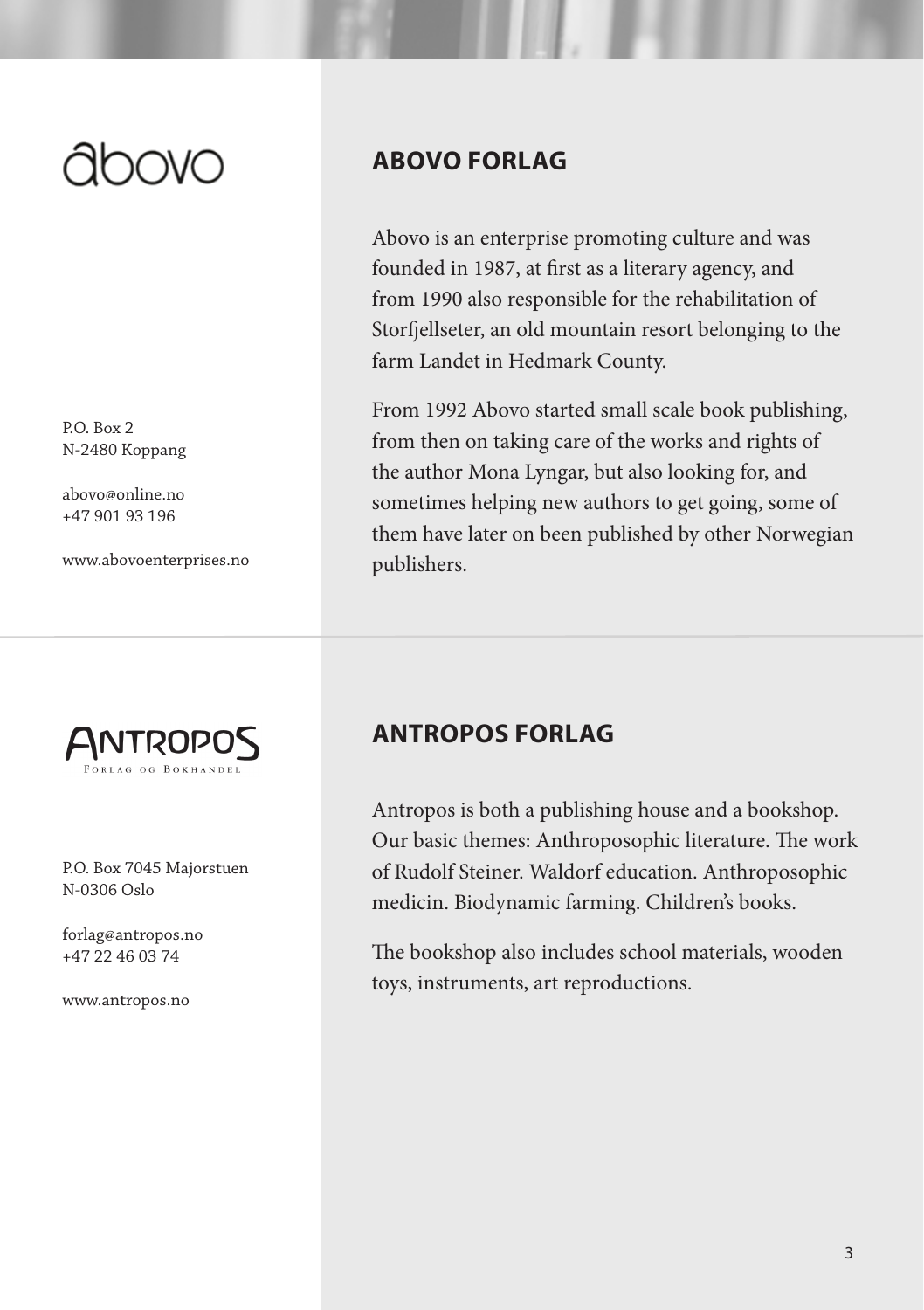P.O. Box 40 Vinderen N-0319 Oslo

info@arnebergforlag.no +47 951 25 122

www.arnebergforlag.no



#### **ARNEBERG FORLAG**

*Please contact the publishing house for information on the literature published and main activities.*

#### **H. ASCHEHOUG CO (W. NYGAARD)**

Aschehoug represents a wide list of new and established Norwegian and foreign authors. Its publishing programme is divided into three main categories works of fiction, including books for children and younger readers; works of reference, popular science and handbooks on various hobbies, and we are also the leading Norwegian publishing house for textbooks, for every level of instruction.

Important Norwegian authors first published by Aschehoug include Sigrid Undset, Fridtjof Nansen, Johan Falkberget, Hans E. Kinck, Aksel Sandemose, Arne Garborg - all of them writers whose works are today regarded as classics of Norwegian literature.

The list of translated literature published by the company includes books by such authors as Jeffrey Archer, Margaret Atwood, Jean Auel, Saul Bellow, André Brink, Albert Camus, Agatha Christie, Friedrich Dürrenmatt, Louise Erdrich, John Fowles, Marilyn French, William Golding, Aldous Huxley, P.D. James, Siegfried Lenz, Norman Mailer, Thomas Mann, Czeslaw Milosz, Toni Morrison, Ruth Rendell, Salman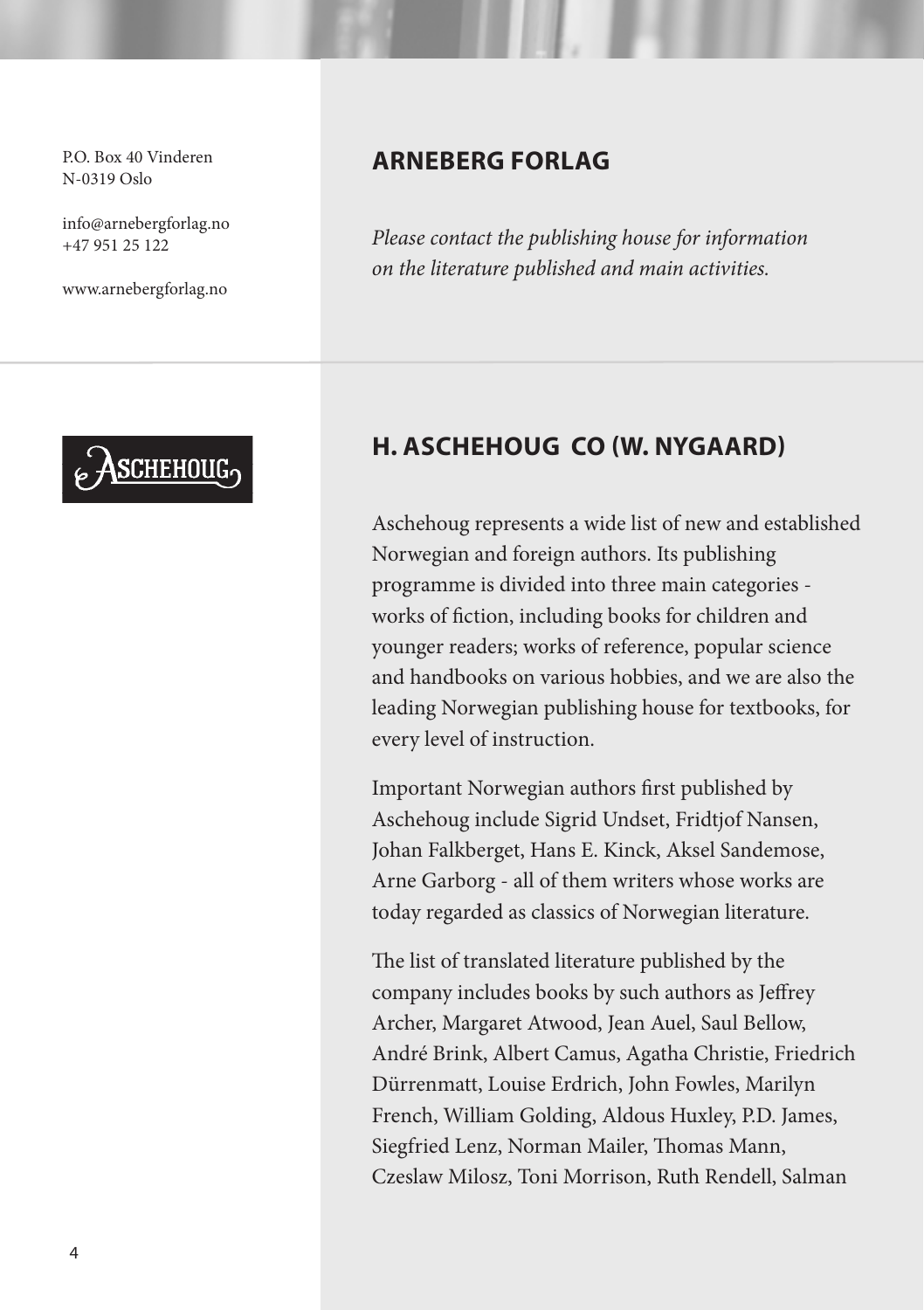P.B. Box 363 Sentrum N-0102 Oslo

epost@aschehoug.no +47 22 400 400

www.aschehoug.no



P.O. Box 363 Sentrum N-0102 Oslo

epost@aschehougagency.no www.aschehougagency.no

Rushdie, Isaac Bashevis Singer, William Styron, Alice Walker and Elie Wiesel.

The general programme comprises some 200 new titles annually, in addition to about 300 school books.

#### **ASCHEHOUG AGENCY**

Founded in 2004, we are today proud to represent more than 200 authors from Oktober, Aschehoug and Universitetsforlaget publishing houses. Our titles range from fiction, children's and young adults' books, crime, biographies to non-fiction.



P.O. Box 363 Sentrum N-0102 Oslo

post@bestselgerforlaget.no +47 401 08 088

www.bestselgerforlaget.no

#### **BESTSELGERFORLAGET**

Bestselgerforlaget aims to deliver the best reads at a reasonable cost.

Publishes Norwegian and international bestsellers.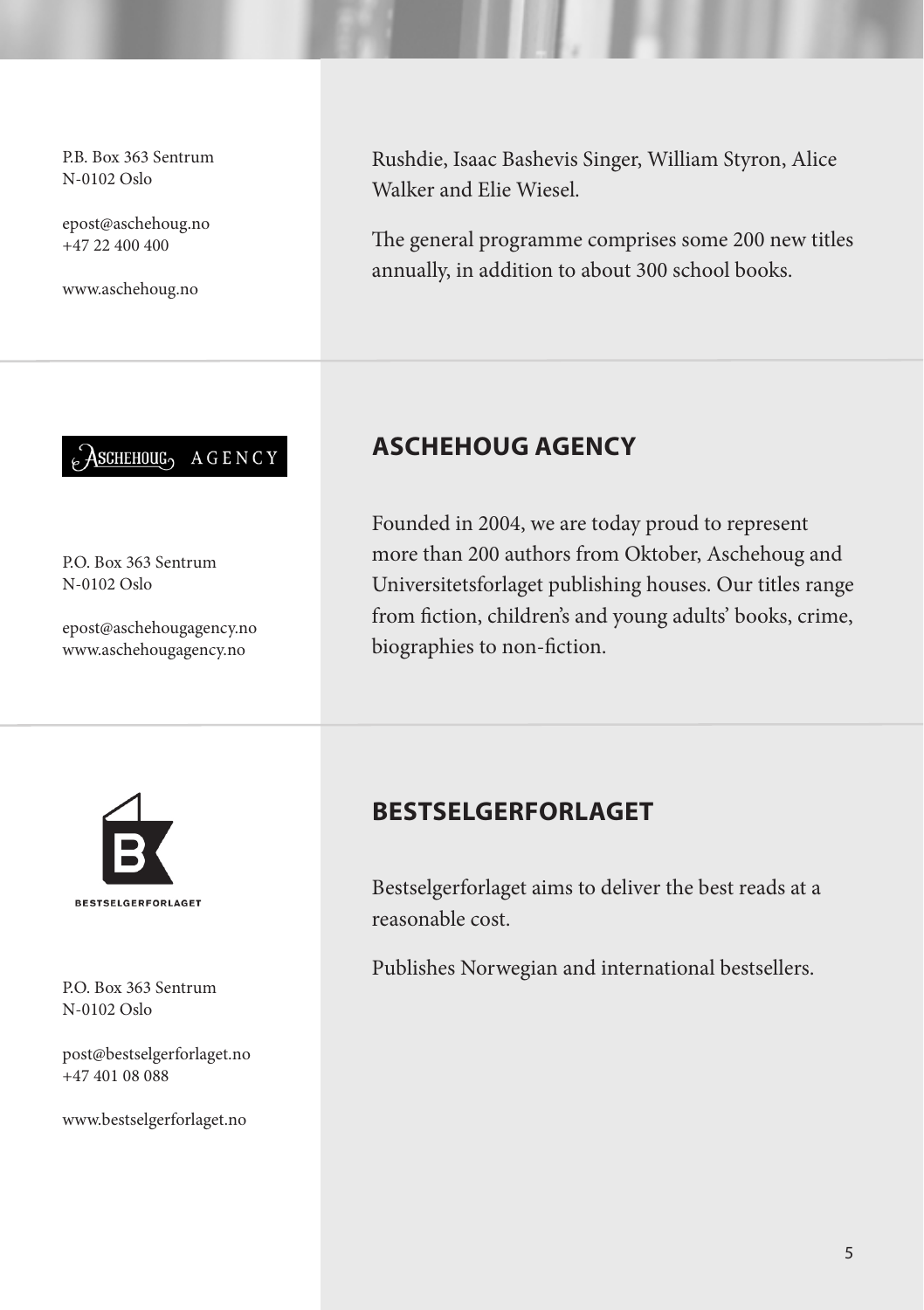

P.O. Box 6624 St. Olavs plass N-0129 Oslo

post@bibel.no +47 479 76 450

www.bibel.no

# **NVC**

Universitetsgaten 14 N-0164 Oslo

post@bokvennen.no +47 22 19 14 25

www.bokvennen.com

#### **BIBELSELSKAPET/ VERBUM**

The Norwegian Bible Society was founded in 1816, with the purpose of "…distributing Holy Scriptures". In 1820, a separate foundation was founded for the purpose of publishing non-biblical, Christian books, and later named Verbum publishing house. The two merged in 2011, after existing as partner foundations for almost 200 years. The Bible Society owns all shares in The Bible Society Bookshop Ltd.

#### **BOKVENNEN**

BVT-Publishing includes Bokvennen Publishing, Vidarforlaget, Transit, and Pandora publishing.

The business portfolio encompasses Bokvennen, which publishes classics in new and abridged translations, as well as contemporary fiction from Norwegian and international authors. It also publishes Norway's largest literary magazine; Bokvennen Literary Magazine.

Vidarforlaget focuses on philosophy, academic literature, non-fiction, and also publish Personae, a fashion theory periodical. Transit publishes children's books, dramatic plays, fiction, documentaries and debate books. Pandora publishes Cinema magazine and non-fiction.

We are situated downtown in Oslo.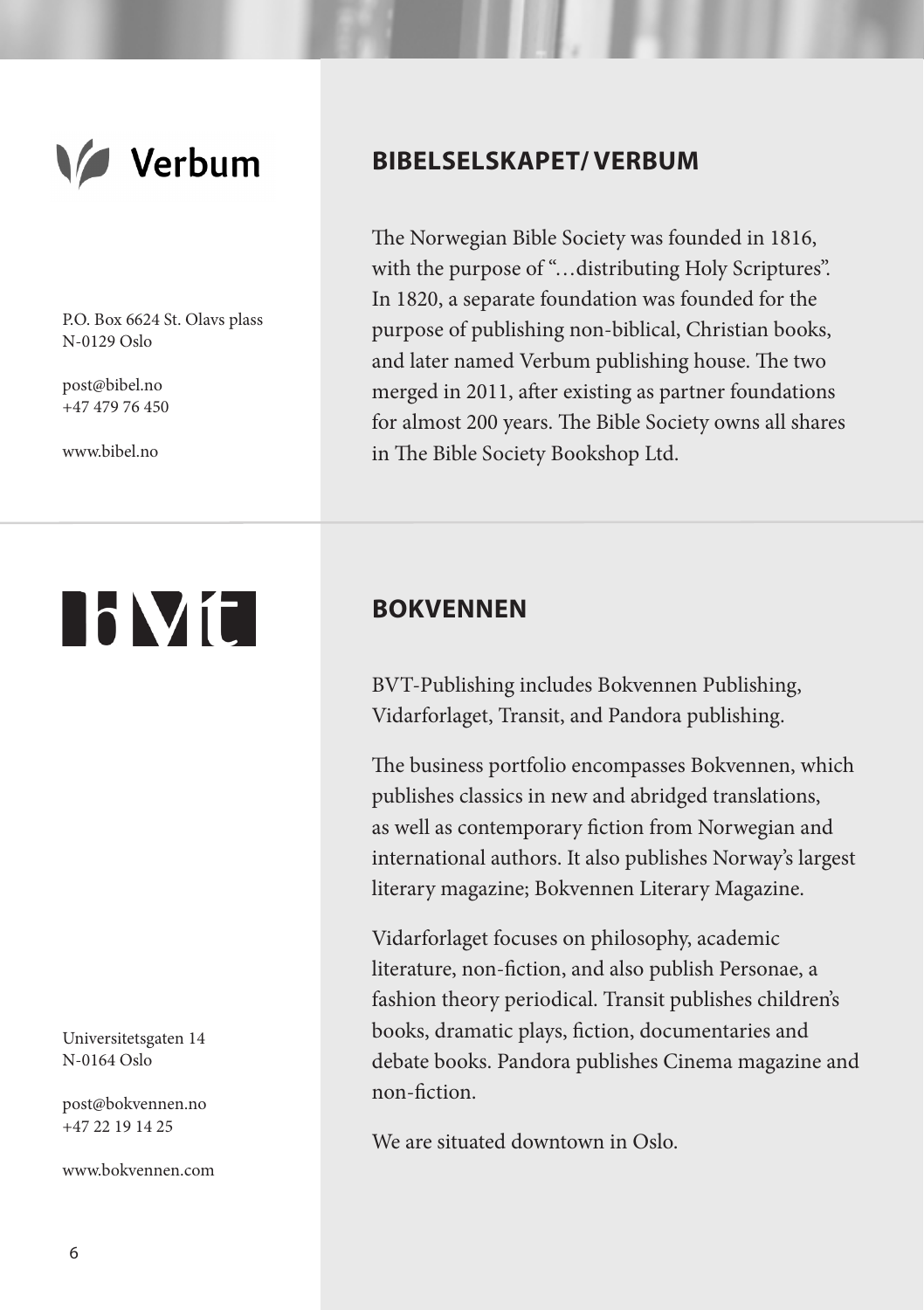#### **CAPPELEN DAMM**

N-0055 Oslo

post@cappelendamm.no +47 21 61 65 00

www.cappelendamm.no

N-0055 Oslo

rights@cappelendamm.no +47 21 61 65 00

www.cappelendamm.no

#### **CAPPELEN DAMM**

Cappelen Damm is Norway's largest publishing house, publishing approximately 1200 titles a year, within the genres of fiction, non-fiction and children's books.

Cappelen Damm's list of books for adults include authors like Lars Saabye Christensen, Åsne Seierstad, Karin Fossum, Erlend Loe, Erik Fosnes Hansen and Roy Jacobsen. We also have a strong list of fiction and non-fiction in translation, which includes J.M. Coetzee, Antony Beevor, Lars Kepler, JK Rowling, José Saramago and Jonathan Franzen. Among our children's book authors you will find Thorbjørn Egner, Iben Sandemose, Stian Hole, Erlend Loe and Fam Ekman. Our translated children's literature includes books by JK Rowling, Markus Zusak, Sonya Hartnett, Darren Shan, Christopher Paolini and Eoin Colfer.

Cappelen Damm is owned jointly by Bonnier and Egmont, each of which owns 50%.

#### **CAPPELEN DAMM AGENCY**

Cappelen Damm Agency represents some of Norway´s leading contemporary authors. Our publications include adult and children´s fiction, non-fiction, educational and academic literature. The agency is responsible for all foreign book rights, as well as domestic rights for TV, film, radio, anthologies, electronic media etc.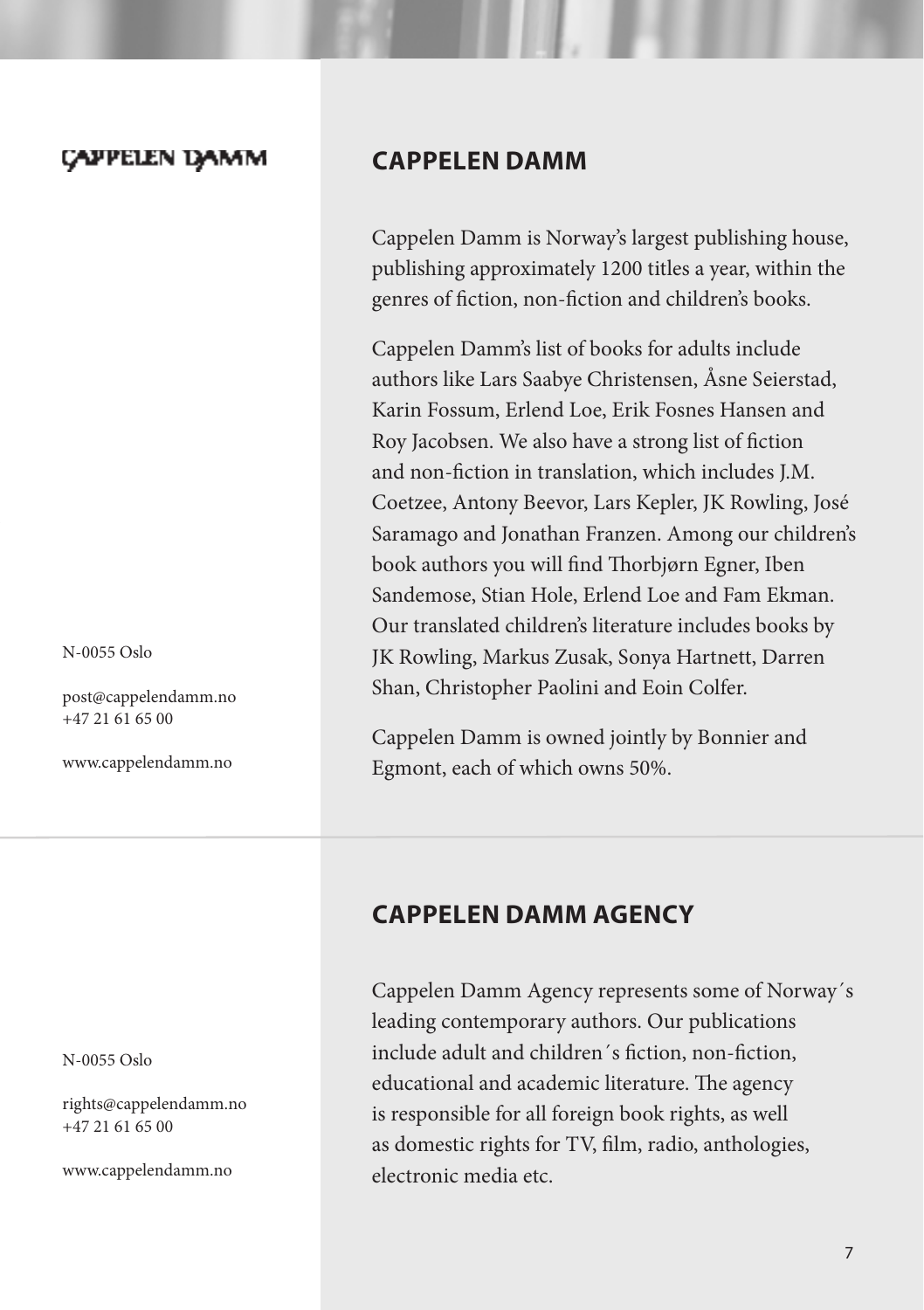

N-4315 Sandnes

post@commentum.no +47 47 51 96 12 40

www.commentum.no

P.O. Box 9914 Flatåsen, N-7479 Trondheim

www.communicatio.no

+47 909 56 036

firmapost@communicatio.no

#### **COMMENTUM FORLAG**

Commentum was founded in 2000, and publishes historical books and literature from the region Sandnes Gamleveien 87 and Rogaland.

#### **COMMUNICATIO FORLAG**

Communicatio Publishing House publishes fiction and non-fiction. Established 2002.

### **DINAMO FORLAG**

#### **DINAMO FORLAG**

Dinamo Forlag was established in 2001 and concentrates on general Norwegian literature, translated fiction, translated non-fiction and commissioned works.

Dinamo Forlag has developed book publications in cooperation with individual authors, the business community and academia in the categories of general literature, commissioned works and translated fiction and non-fiction.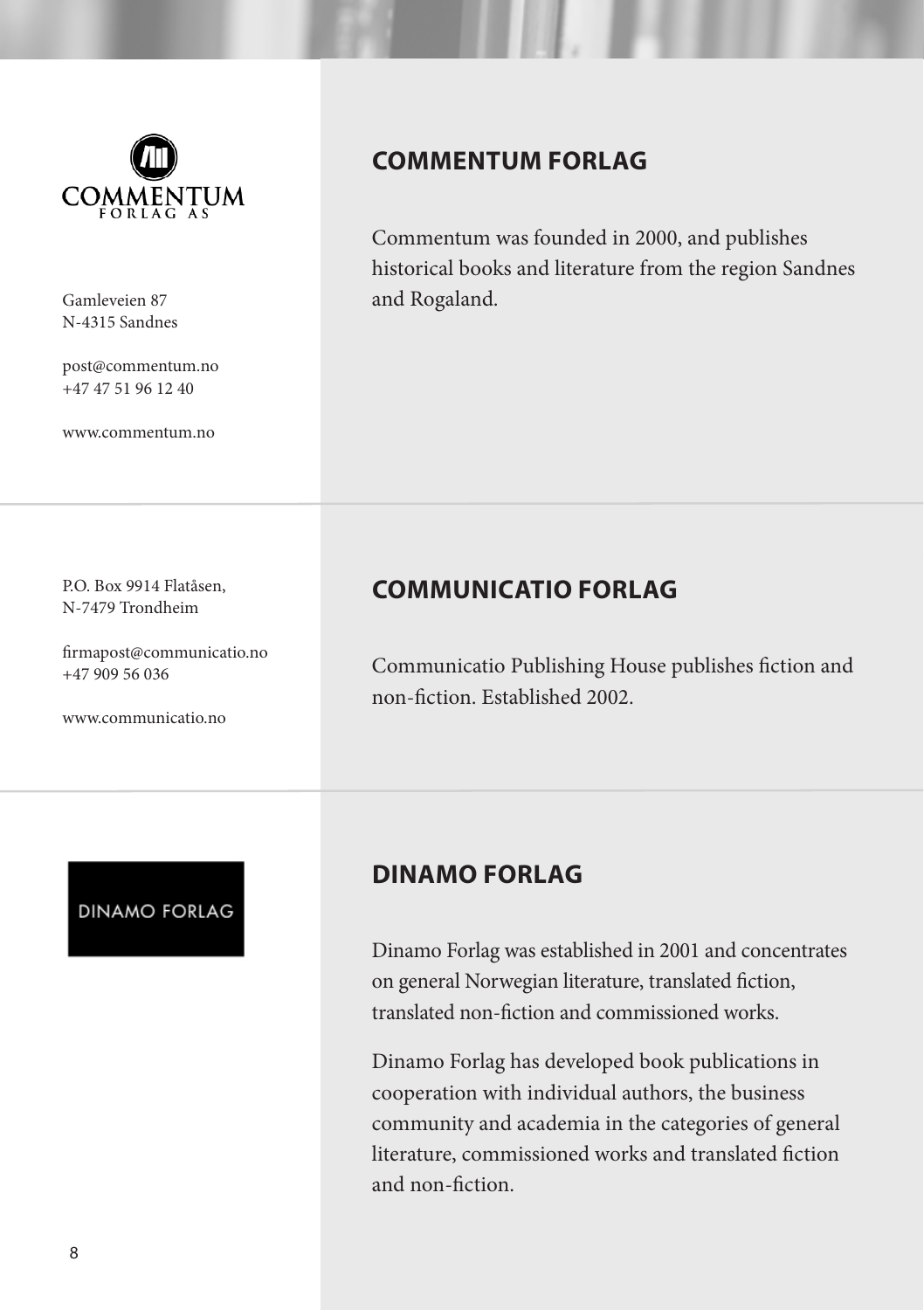P.O. Box 182 N-1325 Lysaker

ottar@dinamoforlag.no +47 67 59 04 13

www.dinamoforlag.no



P.O. Box 461 Sentrum N-0105 Oslo

+47 23 13 69 38 post@dreyersforlag.no

www.abforlag.no

Among the authors of fiction are names such as Yann Martel and his award winning *Life of Pi*, Simon Mawer´s two novels *The Glass Room* and *The Girl Who Fell From the Sky*. With Martin Edwards and The Crime Writer´s Association in UK is *Original Sins*. Hans Fallada´s two novels: *Alone in Berlin* and *Kleiner Mann, was nun?* are classics more relevant and important than ever regarding the financial crisis in Europe.

Among non-fiction works we mention: Roger Moorhouse: *Berlin at War*, Hugh Ambrose: *The Pacific*  and Keith Lowe: *Savage Continent*.

#### **DREYERS FORLAG**

Dreyer is a publisher of non-fiction books.

We publish between 20 and 30 new titles a year.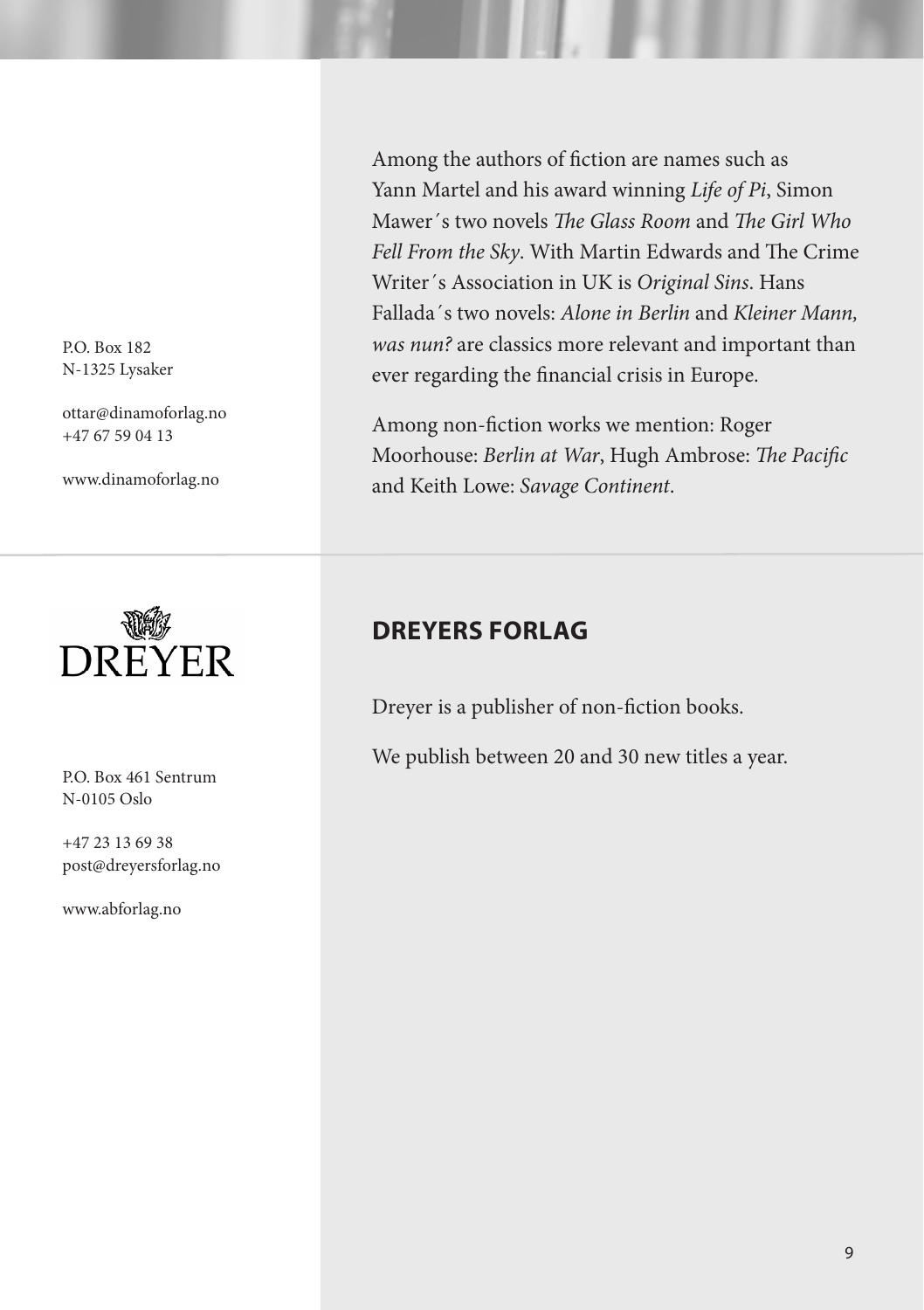

Hovestølen 68 N-5303 Follese

post@efremforlag.no +47 905 37 800

www.efremforlag.no



Kongensgate 28 N-7713 Steinkjer

post@emblaforlag.no +47 74 16 40 00

www.emblaforlag.no

#### $\mathbf E$  Engelstad Forlag

Humleveien 12 N-0870 Oslo

engelstad@engelstad.biz +47 900 51 417

www.engelstad.biz

#### **EFREM FORLAG**

Efrem Publishing started out in 2008 as a small publishing house, and is still recognized for the highest quality of content, design and production.

Books range from ancient Christian spirituality and Christian mystics to contemporary authors of Christian spirituality and theology, mainly essayistic texts.

We publish books by Norwegian authors as well as translated old and contemporary texts from abroad.

#### **EMBLA FORLAG**

Embla Forlag is a small publisher established in 2004.

We concentrate on Norwegian cooking books, children's books, hobby books, manuals, comedy and local literature.

#### **ENGELSTAD FORLAG**

Engelstad Forlag was established in 2003.

We mostly publish translated high quality fiction, nonfiction and children's books.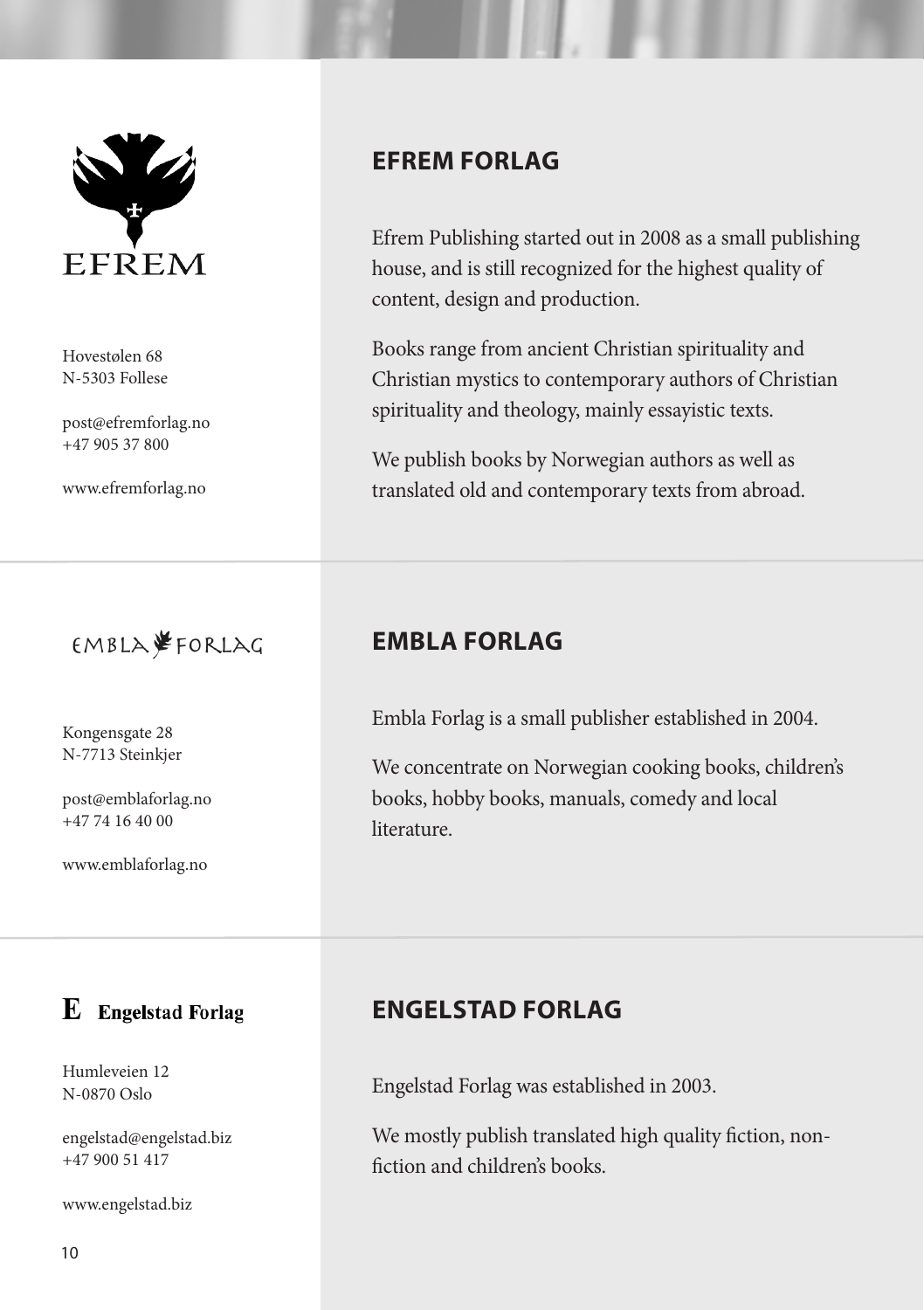

P. O. Box 5918 Majorstua N-0308 Oslo

post@familieforlaget.no +47 906 58 000

www.familieforlaget.no

N-0055 Oslo

post@flammeforlag.no

www.flammeforlag.no

#### **FAMILIEFORLAGET**

Historical biographies, fiction, and audio books. Popular series of bilingual books of fairy tales, audio books and resource material for minority children/pupils in kindergarten and schools.

#### **FLAMME FORLAG**

Flamme Forlag is a subsidiary of Cappelen Damm. It is an Oslo-based small press devoted to experimental fiction in all categories – poetry, short stories, novels, children's books.

Their list boasts a new, bold generation of Norwegian writers, supplemented with translations of, among others, Fernando Pessoa, Édouard Levé, Vladimir Sorokin, Geoff Dyer, Tomas Tranströmer, and Witold Gombrowicz.

Flamme Forlag place great emphasis on book design, collaborating closely with the award-winning design studio Yokoland.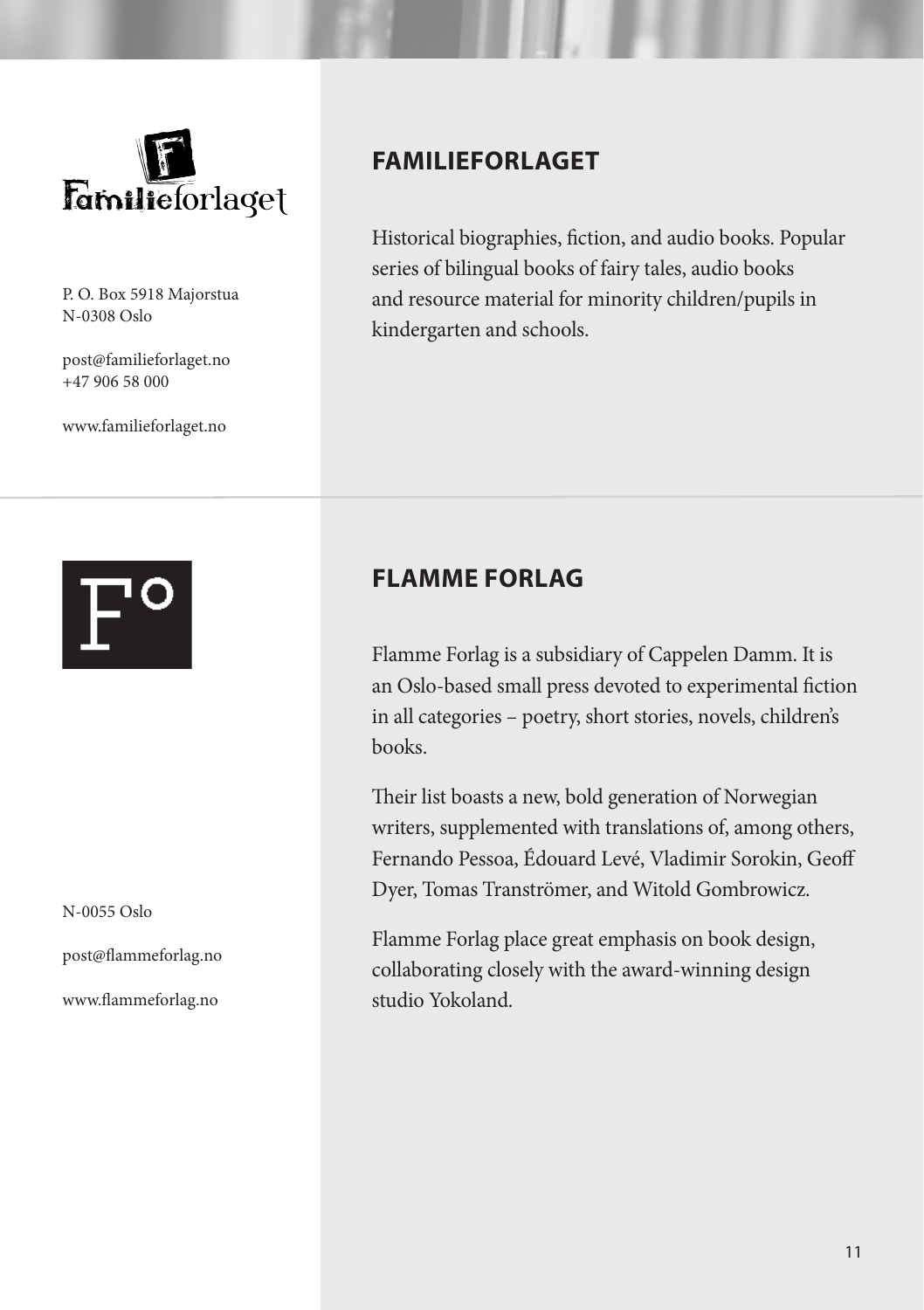

P.O. Box 7156 St.Olavs plass<br>N.0165 Oslo keywords. N-0165 Oslo

post@stiftelsenflux.no +47 22 20 55 20

www.flux.no

#### **FLUX FORLAG**

Flux forlag is a small and energetic publishing house of non-fiction literature. We want to inspire people to think a bit further, in a way that does not exclude feelings and practical action. Wholeness and dialogue are important

#### P.O. Box 6912, St. Olavs plass N-0130 Oslo

fonna@fonna.no +47 22 69 10 10

www.fonna.no

#### **FONNA FORLAG**

*Please contact the publishing house for information on the literature published and main activities.*

### FONT FORLAG

Universitetsgata 20 N-0162 Oslo

+47 90795022 knut@fontforlag.com

www.fontforlag.com

#### **FONT FORLAG**

FONT is an independent Norwegian publishing house, established in 2005.

FONT is primarily devoted to publishing foreign fiction in translation and Norwegian non-fiction. FONT is owned and run by Lene Løver, Halfdan W. Freihow and Knut Ola Ulvestad, who all have extensive and varied careers in the Norwegian book industry.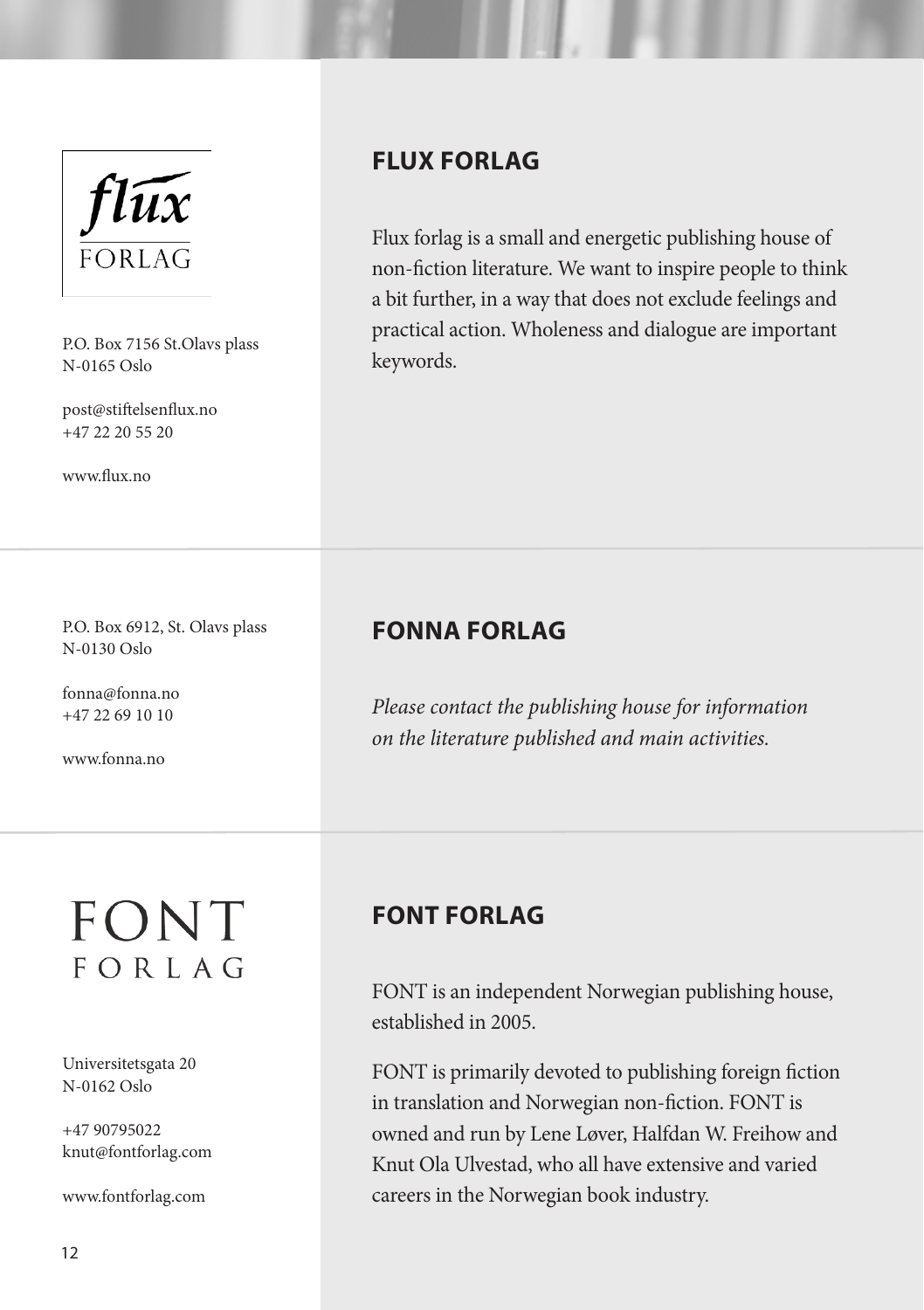### DállijdLágádus

Fitnodatgeaidnu 13 N-9730 Kárášjohka

post@authorspublisher.org +47 78 46 83 30

www.calliidlagadus.org

### forlag1

Christian Augustsgate 13 0164 OSLO

forlag1@forlag1.no +47 908 79 613

www.forlag1.no

#### **FORFATTERNES FORLAG ČÁLLIIDLÁGÁDUS**

ČálliidLágádus means "Authors' Publisher" in the indigenous language of the North Sámi. We are a Sámi publisher committed to bringing knowledge of relevance to the Sámi people written in the Sámi languages. We have a twofold vision: to promote awareness about issues relevant to the Sámi people while at the same time promoting and strengthening Indigenous linguistic literacy and competence in our communities. Our publications come in a variety of formats and genres.

We also seek to engage the international audience, our allies, and other interested parties about the conditions, history, and culture of the Sámi and other Indigenous peoples. So as to reach the broadest audience around the globe, we will be publishing more titles in English both in print and in easily accessible electronic formats. ČálliidLágádus sponsors local events and also actively participates in local and international conferences, lectures, and workshops about Sámi and Indigenous peoples' rights, issues, and cultures. We welcome new knowledge and perspectives.

#### **FORLAG1**

forlag1 has three different topics on the agenda: rhetorics, leadership and critical theories on fiction.

Our books have been translated into English and Russian.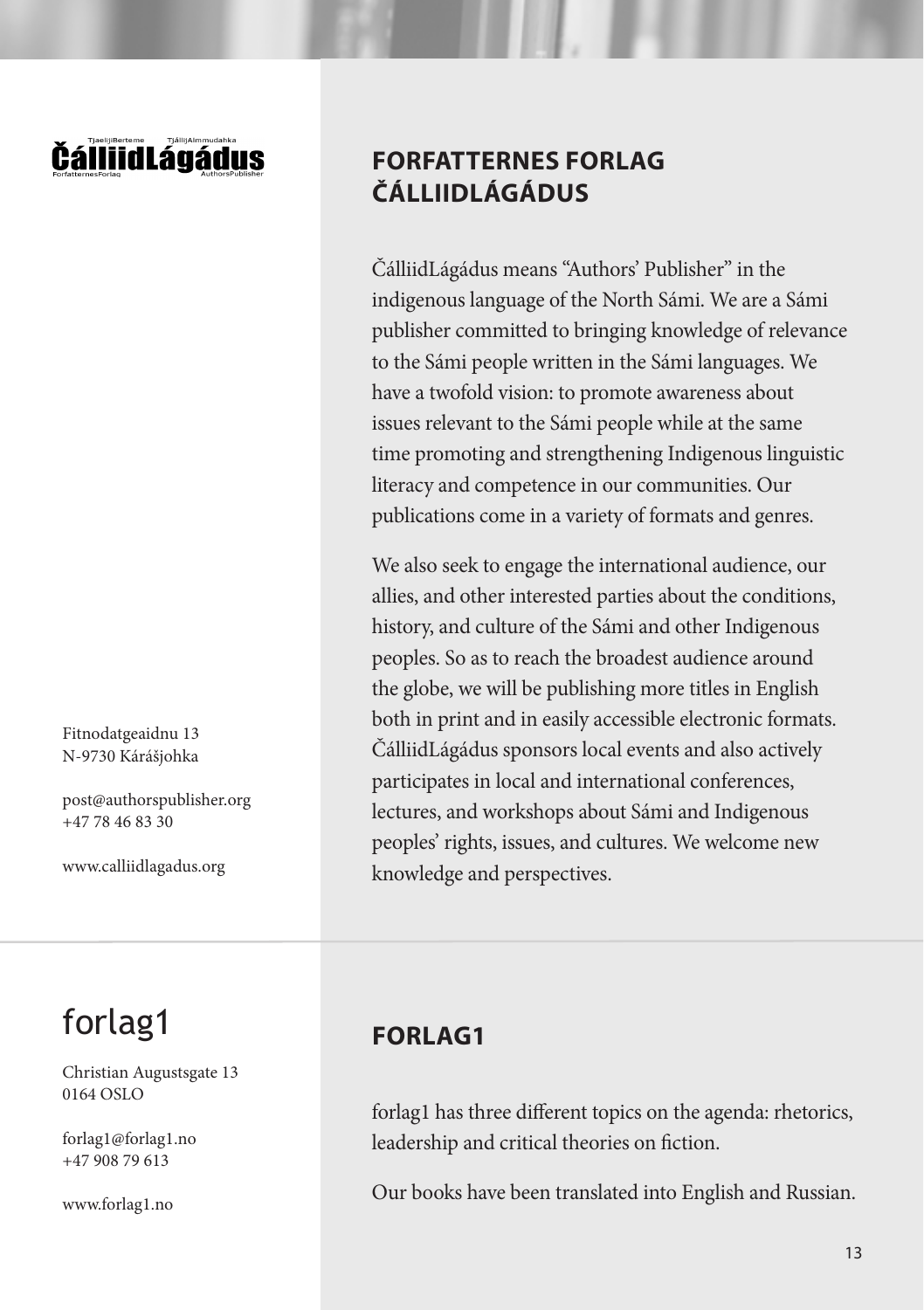fortellerforlaget

Tirilveien 5 N-0875 Oslo

finn@fortellerforlaget.no +47 22 22 72 91

www.fortellerforlaget.no



#### P.O. Box 473 N-1411 Kolbotn

forlag@ganesa.no +47 66 80 84 70

www.ganesa.no

#### **FORTELLERFORLAGET**

Fortellerforlaget has an extensive range of baby and toddler books which uses tactile elements, rhyme, stories and songs in fun, sturdy formats to give children a head start in learning. Our picture books are not only good stories but a profound combination of text and pictures. Fostering an early love of books is essential to encouraging reading confidence in young children, and Fortellerforlaget is committed to supporting parents, teachers and children every step of the way.

Our adult titles always have a hint of adventure and learning. We are looking for the personal view of the world as well as fiction as non fiction stories. We are buying rights all over the world.

#### **GANESA FORLAG**

Ganesa Forlag (Ganesa publishing), founded during the autumn of 1996, was named after the Hindu god Ganesha or Ganesh, god of wisdom and knowledge and protector of literature.

Ganesa publishes books written by both Norwegian and International authors, mostly focusing on documentaries and translated fiction, the latter mostly originating from German speaking areas. Other focus areas include books within the genre of "storytelling", for those who are in need of inspiration for speeches and lectures, for educational purposes, etc.. Ganesa Forlag also publishes easy-reading books.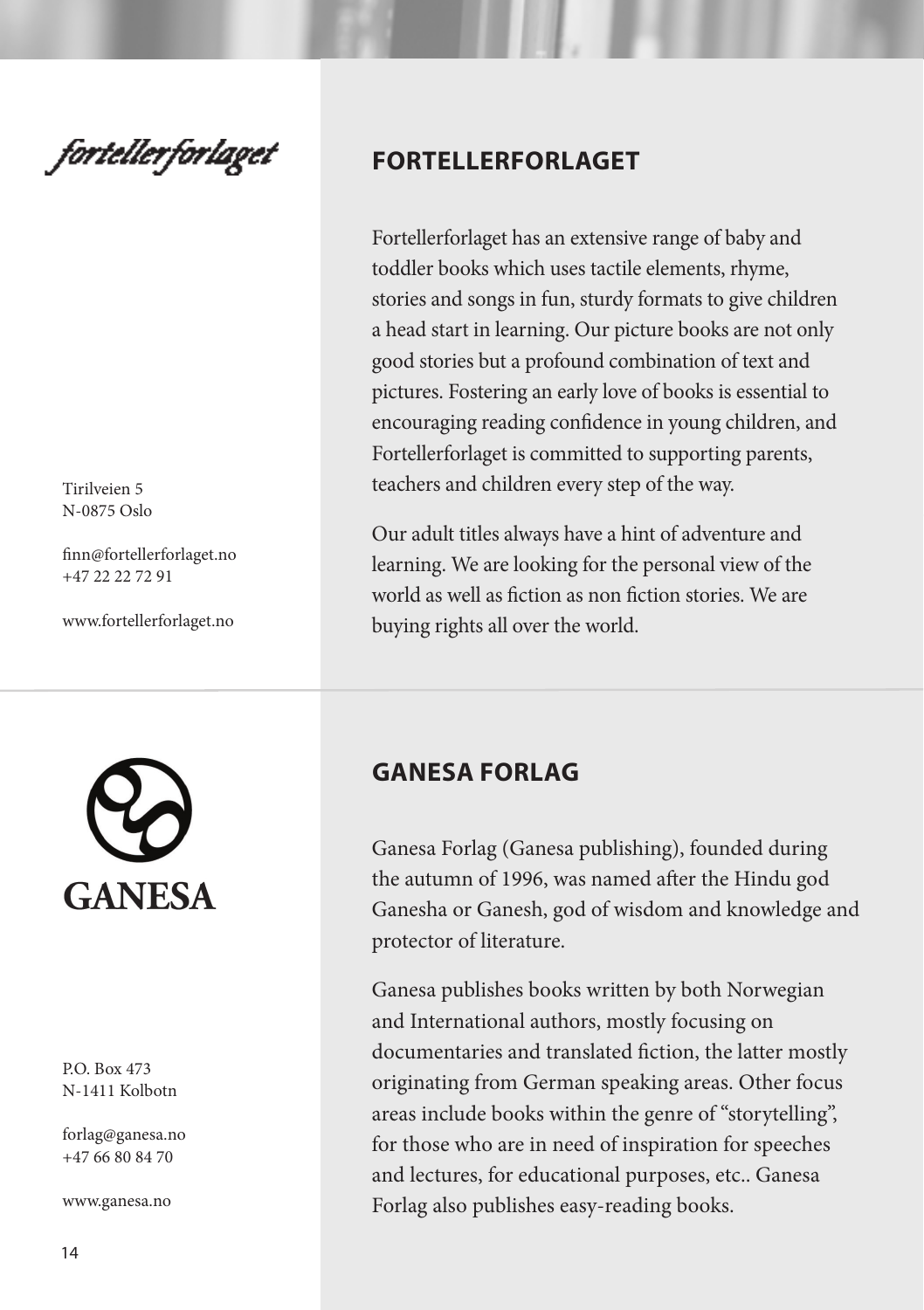

P.O. Box 83 N-2027 Kjeller

genesis@genesis.no +47 63 80 30 99

www.genesis.no



c/o Marte Gresvik Øvre Smestadvei 26 N-0378 Oslo

marte@gresvikforlag.com +47 40 24 36 42

www.gresvikforlag.com

#### **GENESIS FORLAG**

Genesis Forlag AS (Publishing) was established in 1997. Since then we have been publishing a variety of thoughtful theologically grounded books on subjects of importance to the Church and the world, historical titles on WW2 and autobiographies. Among our books are titles on spirituality, health and lifestyle, psychology and humor. We also make attractive coffee table books and beautiful gift books that enrich and inspire your life.

#### **GRESVIK FORLAG**

Gresvik Forlag publishes quality books for children and youth. We were established in 2010, and our goal is to make books of quality with original and interesting illustrations, aiming against the broad market.

Our first Norwegian publication, Stinke and Stanken (2012) is illustrated by one of Norway's best and pricewinning illustrators, Åshild Irgens, and was supported by the Norwegian Council of Culture. We also publish a number of cooperative productions, and we often look to England and different southern European countries to find titles. Even if we are small publishing house, we try to think big and to create a complete list.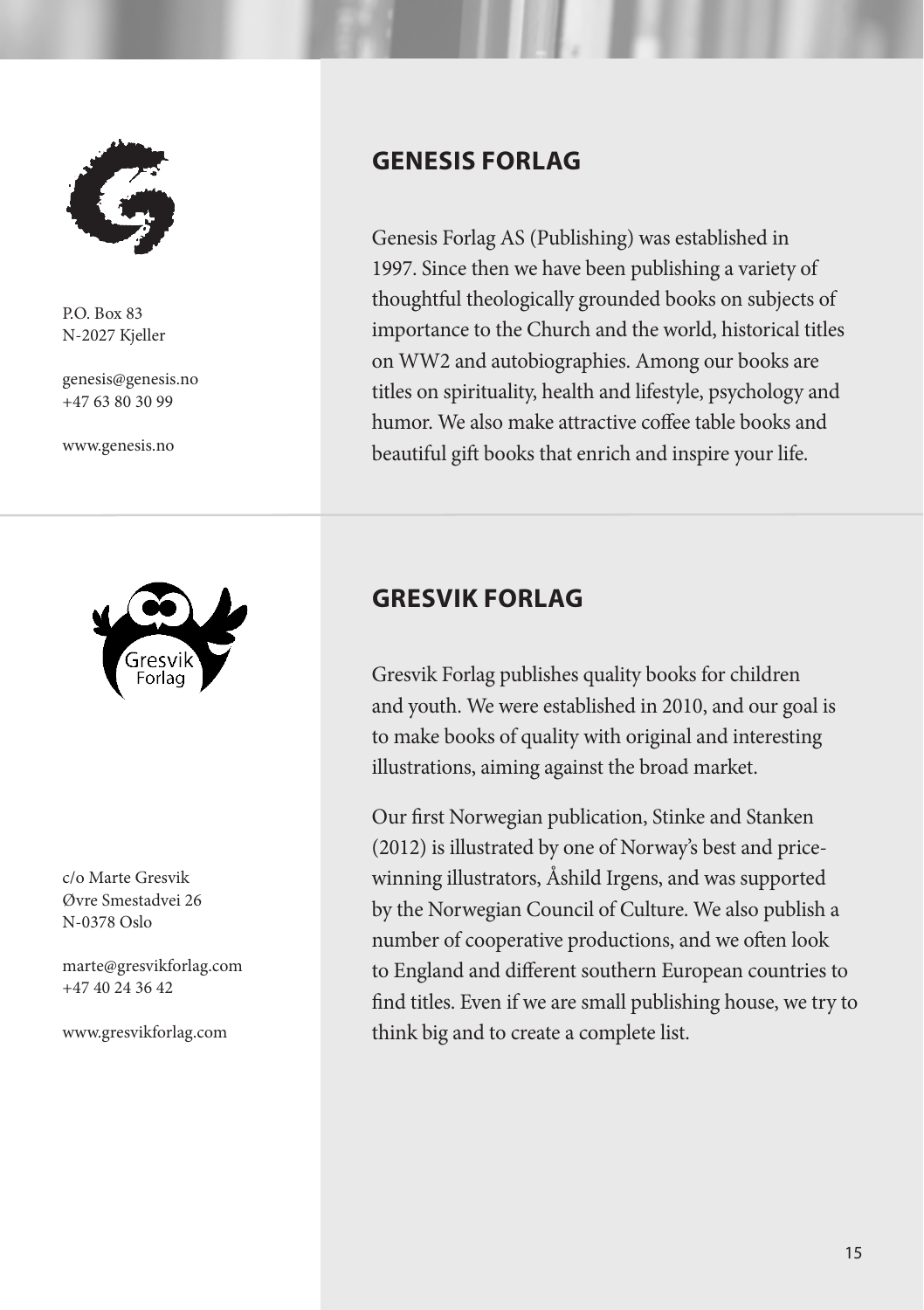

P.O. Box 6860 St. Olavs plass N-0130 OSLO

gnf@gyldendal.no  $+47$  22 03 41 00

www.gyldendal.no

P.O. Box 6860 St. Olavs plass N-0130 OSLO

foreignrights@gyldendal.no +47 22 03 41 00

Foreign Rights Non-Fiction: Eirin Hagen, Hagen Agency, hagency@online.no

eng.gyldendal.no

Oksnøen 1640 Råde Denmark

post@heinesen.no (0045) 27 21 96 85

#### **GYLDENDAL NORSK FORLAG**

Founded in 1925, Gyldendal Norsk Forlag AS is a major Norwegian publishing house, with proud traditions of publishing in all genres and areas.

Today our output is divided between four main publishing units - Gyldendal Litteratur, Gyldendal Undervisning, Gyldendal Akademisk and Gyldendal Rettsdata - and one smaller imprint: Kolon Forlag.

Managing Director: Fredrik Nissen (fredrik.nissen@gyldendal.no)

#### **GYLDENDAL AGENCY**

Founded in 2005 we are proud to represent more than 200 authors from Gyldendal Norsk Forlag and the Kolon Imprint.

Gyldendal Agency represents foreign rights for Gyldendal Litteratur and the imprint Kolon Forlag.

#### **HEINESEN FORLAG**

*Please contact the publishing house for information on the literature published and main activities.*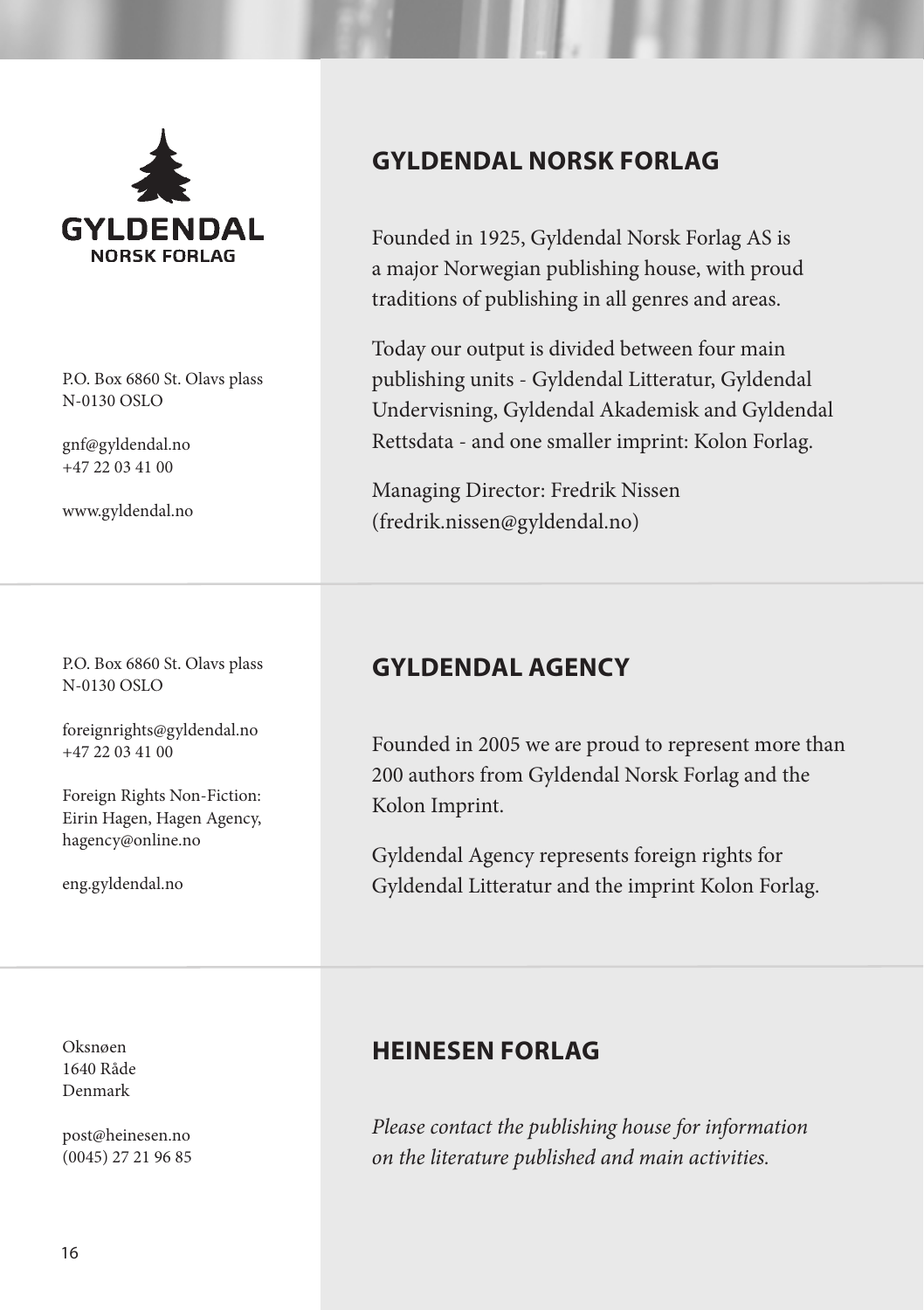

P.O. Box 83 2027 Kjeller

ordre@hermon.no +47 63 80 30 99

www.hermon.no

### **HISTORIE** & KUITUR

Bernhard Herresvei 52 N-0376 Oslo

mm-mm@online.no +47 22 49 58 10

#### **HERMON FORLAG**

For nearly 30 years, Hermon Publishing House has been publishing inspirational books communicating the Good News of God's grace towards every man and woman.

With an emphasis on books by the world's leading Christian writers, as well as by recognized and respected Norwegian Christian church leaders, our list of titles includes a vast array of books, spanning from bibles and devotionals to childrens's books, novels, biographies and gift books. This has resulted in a number of lasting best sellers among the 1550 titles we have presented thus far.

#### **FORLAGET HISTORIE OG KULTUR**

Forlaget Historie & Kultur – established in 2007 – publish history books, biographies, historical fiction and literary fiction.

Books by Norwegian authors include Ole O. Moens *USAs presidenter* and Nina Kroglunds *Hitlers norske hjelpere*. Foreign authors include Ian Kershaw (the Hitler biography), Niall Ferguson, Richard Overy and E.M. Forster.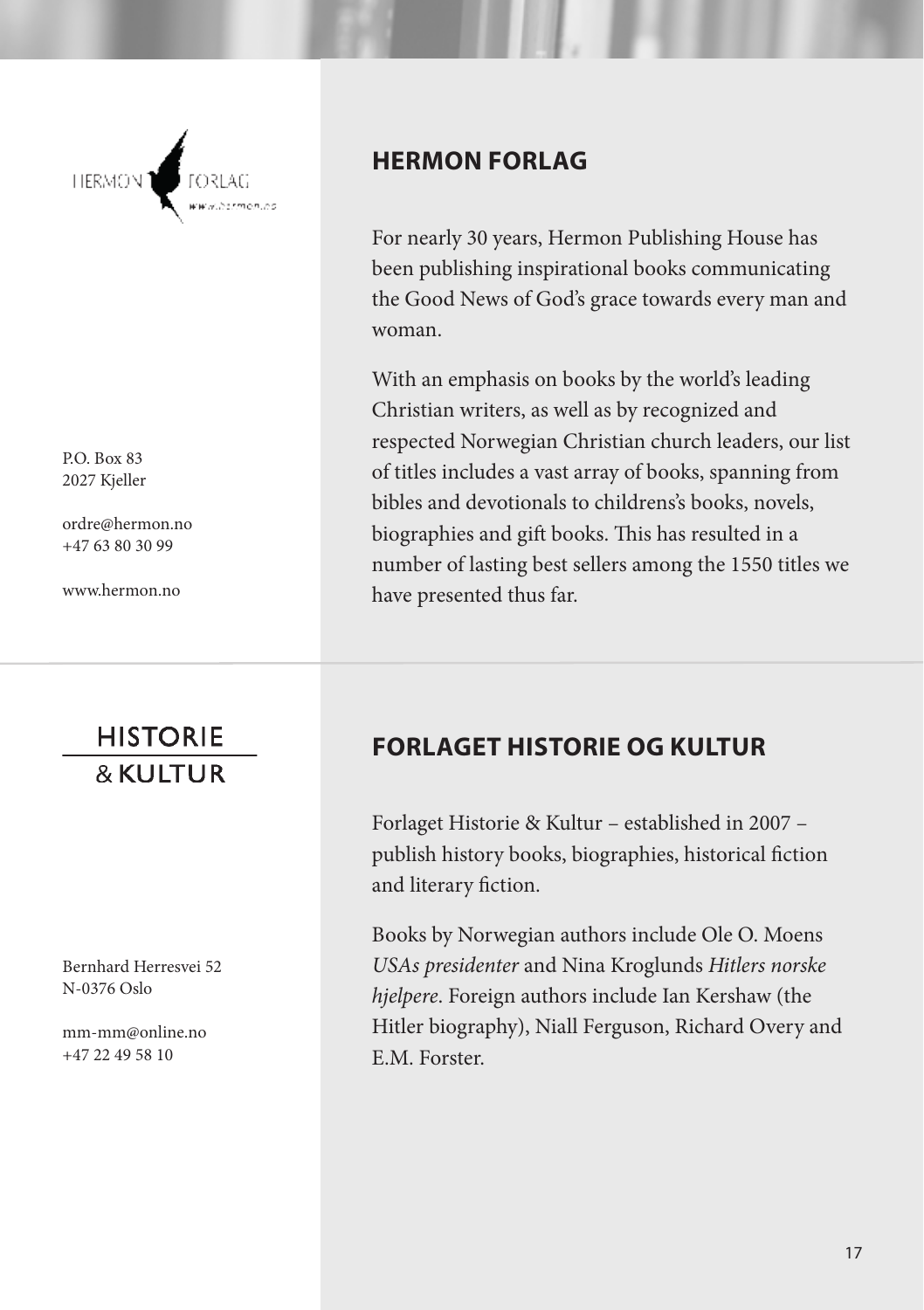#### Howns & Banton postag AS **Service**

Pilestredet 100 A N-0358 Oslo

forlag@hovdebrekke.no +47 452 30 059



P.O. Box 6744 St. Olavs Plass N-0130 OSLO

forlag@human.no +47 22 36 48 29

www.humanistforlag.no

#### **HOVDE & BREKKE FORLAG**

Hovde & Brekke Forlag is a small publishing house established in 2010. Our main goal is to find great literature from around the world, and present it to the Norwegian market. In this process we only use the best translators available in Norway. There are many publishing houses focusing on USA, Great Britain and Scandinavia in our country, so we look elsewhere. We also find it important for a novel to look nice, so we spend a lot of time discussing with designers and printing houses. Our proudest moment is when we introduced the Argentinian author César Aira to Norwegian book lovers.

#### **HUMANIST FORLAG**

Humanist Publishers was inaugurated in 1995 and publishes books with a humanistic profile. These are books which seek to stimulate ethical awareness and existential thought, dealing with both contemporary and philosophical/cultural issues.

A large part of the books we hold the rights for are part of the series "Supernatural Beings".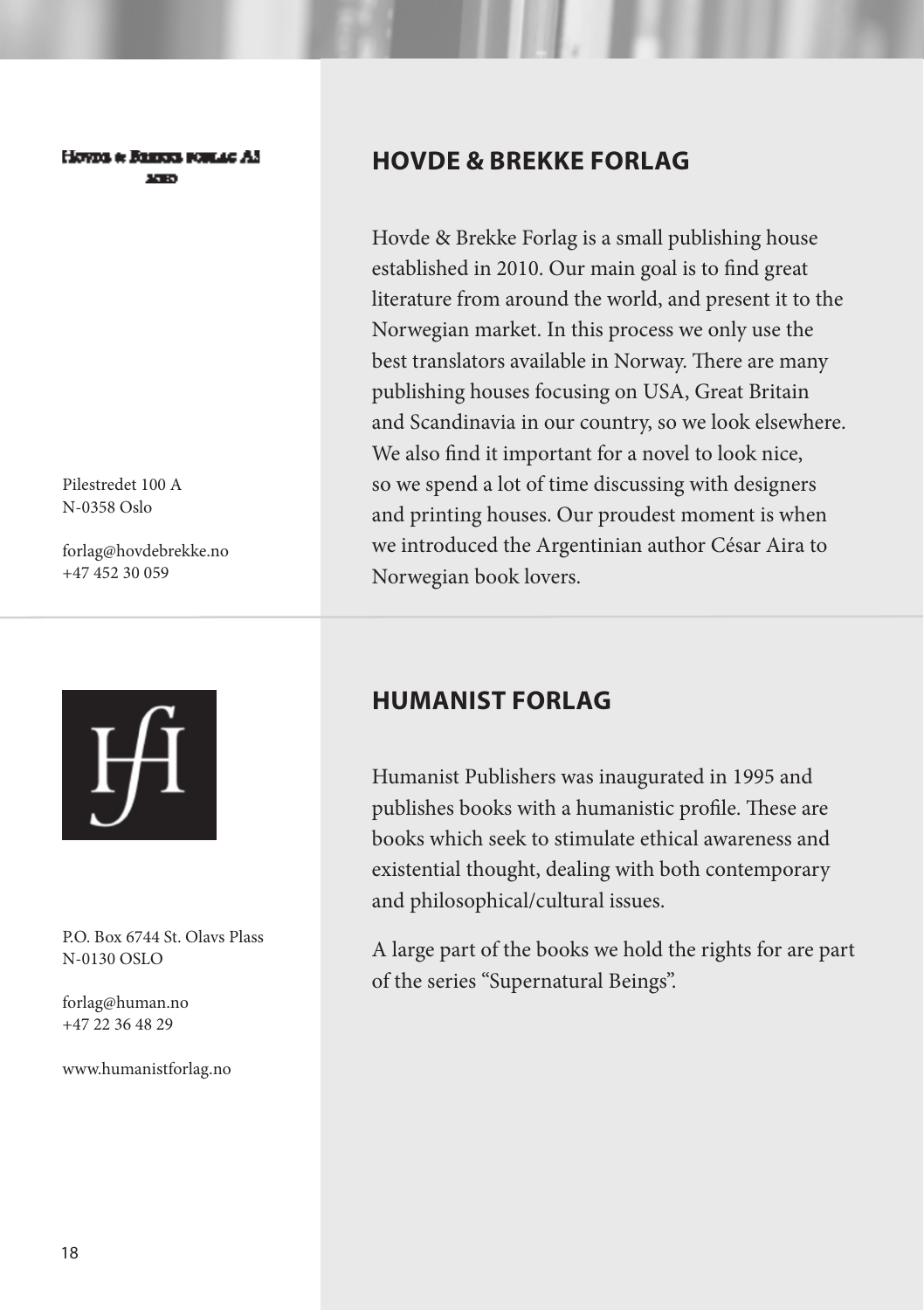

P.O. Box 6744 St. Olavs Plass N-0130 OSLO

forlag@human.no +47 22 36 48 29

www.humanistforlag.no

# KAGGE  $FORIAG$

Stortingsgaten 30 N-0161 Oslo

post@kagge.no +47 22 11 82 80

www.kagge.no

#### **HURRA FORLAG**

Hurra Forlag was founded in 2002, and publishes mainly fiction and non-fiction for children and young adults.

The publisher is located in Oslo and is managed by Victoria Dahr and Martin Nygaard, who has also successfully written and illustrated most of the fiction titles, many sold to Denmark, Germany, France, UK and China.

Hurra Forlag has about 30 titles for sale, and publishes approx 4 titles a year.

#### **KAGGE FORLAG**

In Kagge Forlag the book year is wide-ranging, with over 70 new titles in addition to new publications of previous titles and paperbacks. Our books range from topical crime and fiction, documentaries of current interest, biographies, books on food, football, health, drawing, creativity, mathematics and so much more.

Kagge Forlag is a medium sized publishing house, with a great dream of publishing titles people can enjoy – on their own and together. We hope we will come even closer to our goal this year.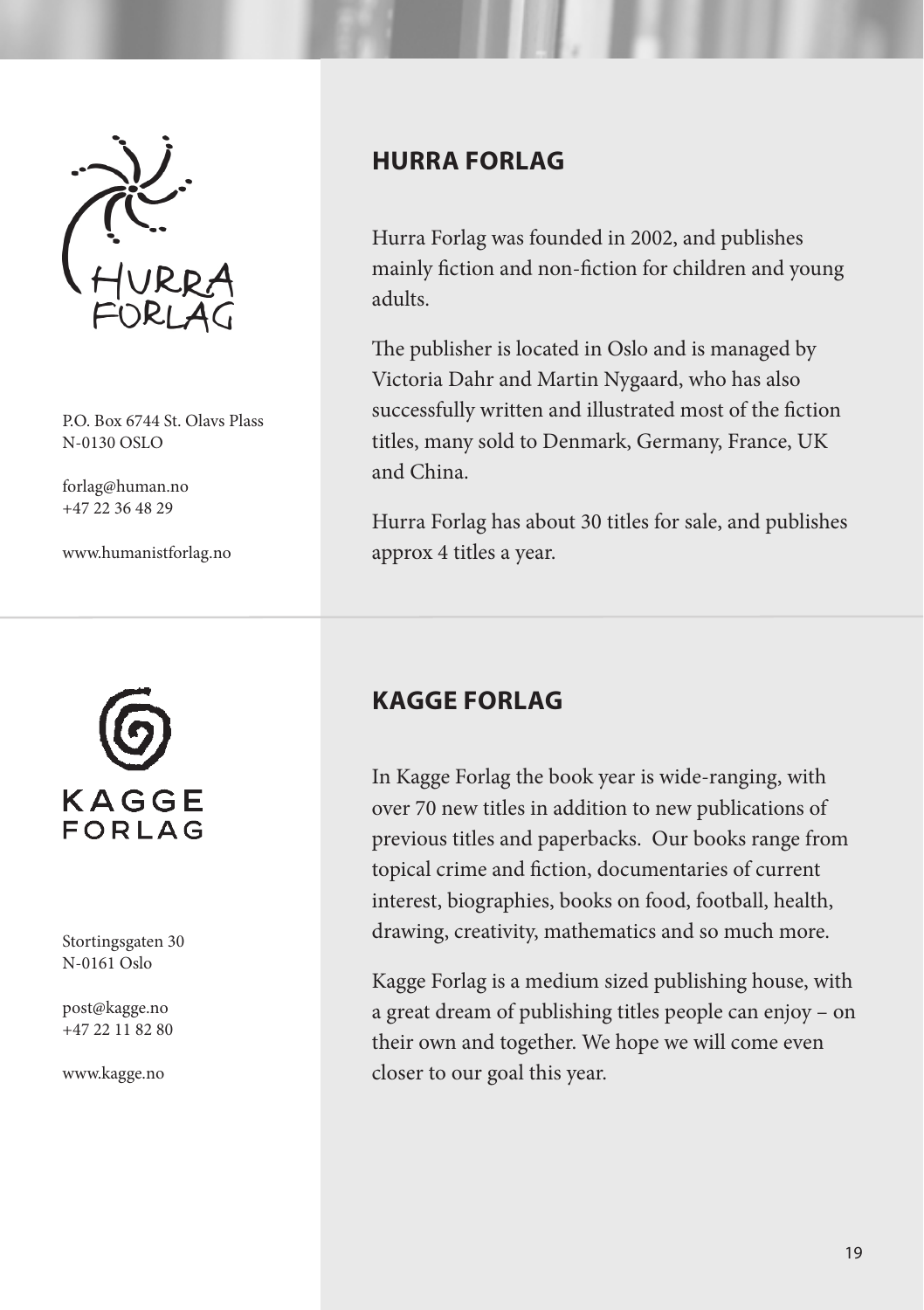$\cdot$   $\mathbf{k}$ 

P.O. Box 6860 St. Olavs plass N-0130 Oslo

redaksjon@kolonforlag.no +47 22 03 42 02

www.kolonforlag.no

# Kom forlag

Øvre Vollg. 15 N-0158 Oslo

post@komforlag.no +47 40 40 88 88

www.komforlag.no

#### **KOLON FORLAG**

Kolon Forlag publishes Norwegian fiction, poetry, essays, plays, and screenplays, as well as international poetry and plays in translation.

Kolon Forlag was established in 1995 and is an imprint of Gyldendal Norsk Forlag.

#### **KOM FORLAG**

Kom forlag AS has published illustrated books about Norway for 25 years, many in English editions.

The subject varies from landscape and different kinds of journeys to food-traditions, heritage, architecture and marine biology.

We seek to profile the distinctive "Norwegian" and have a special focus on photographs of high quality.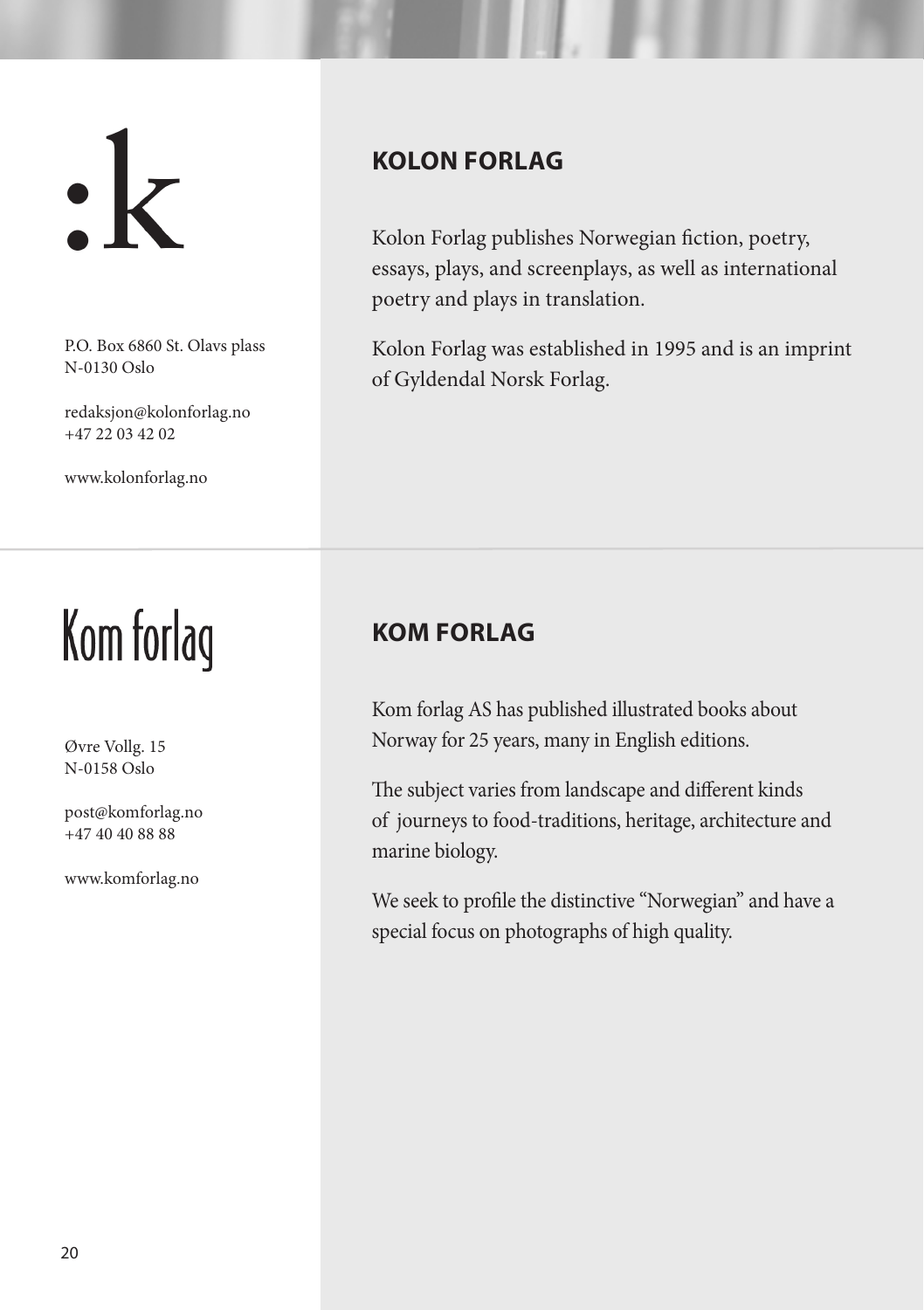

Bentsebrugata 18 E N-0476 Oslo

kontur@konturforlag.no +47 947 65 613

www.konturforlag.no

Kunnskapsforlaget<br>Aschehoug og Gyldendal

P.O. Box 4432 Nydalen N-0403 Oslo

ForhandlerSalg@Kunnskapsforlaget.no

www.kunnskapsforlaget.no

#### **KONTUR PUBLISHING**

Kontur Publishing is a small independent publishing company based in Oslo, Norway. Kontur specializes in art and photo publications with high quality design and materials.

We work towards an international market and many of our publications have international distribution.

#### **KUNNSKAPSFORLAGET**

Kunnskapsforlaget ANS, established in 1975, is the leading Norwegian publisher of dictionaries in printed and digital format.

The book list covers around 20 languages. www.ordnett.no is the most widely used general digital dictionary service in the Norwegian market.

1978-2010 Kunnskapsforlaget also published the Norwegian National Encyclopedia.

Kunnskapsforlaget is owned by Gyldendal ASA and H. Aschehoug & Co. (W. Nygaard) AS.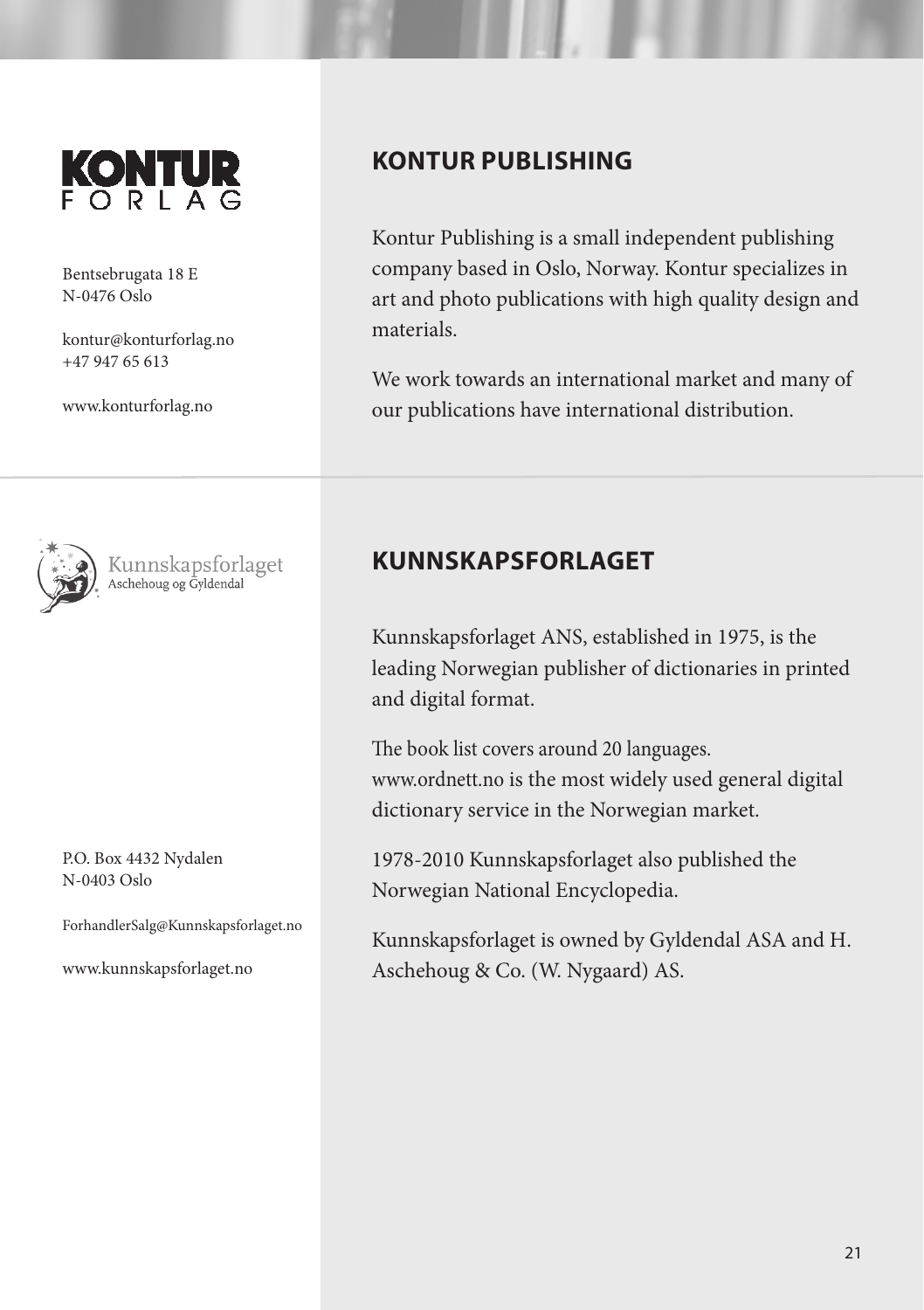

N-0260 OSLO

info@labyrinthpress.no +47 22 55 02 05

www.labyrinthpress.no



Larsforlaget AS Cappelen Damm Pilestredet 8 N-0180 Oslo

post@larsforlaget.no +47 21 61 65 00

www.larsforlaget.no

#### **LABYRINTH PRESS**

Odins gate 32 Publisher of Art Books since 1985.

#### **LARSFORLAGET**

Having sold a total of 400.000 copies of Larsforlagets' titles, this is a definite publishing success.

The goal is to become Scandinavia's leading publisher of wilderness books, and we are well on our way. Being the biggest in terms of new titles is less important to us than publishing high quality wilderness books, and our authors are prominent specialists within their fields. In addition to presenting exciting accounts of personal expeditions and adventures into the wilds, our books better equip readers for their own short and long hikes and outdoor experiences.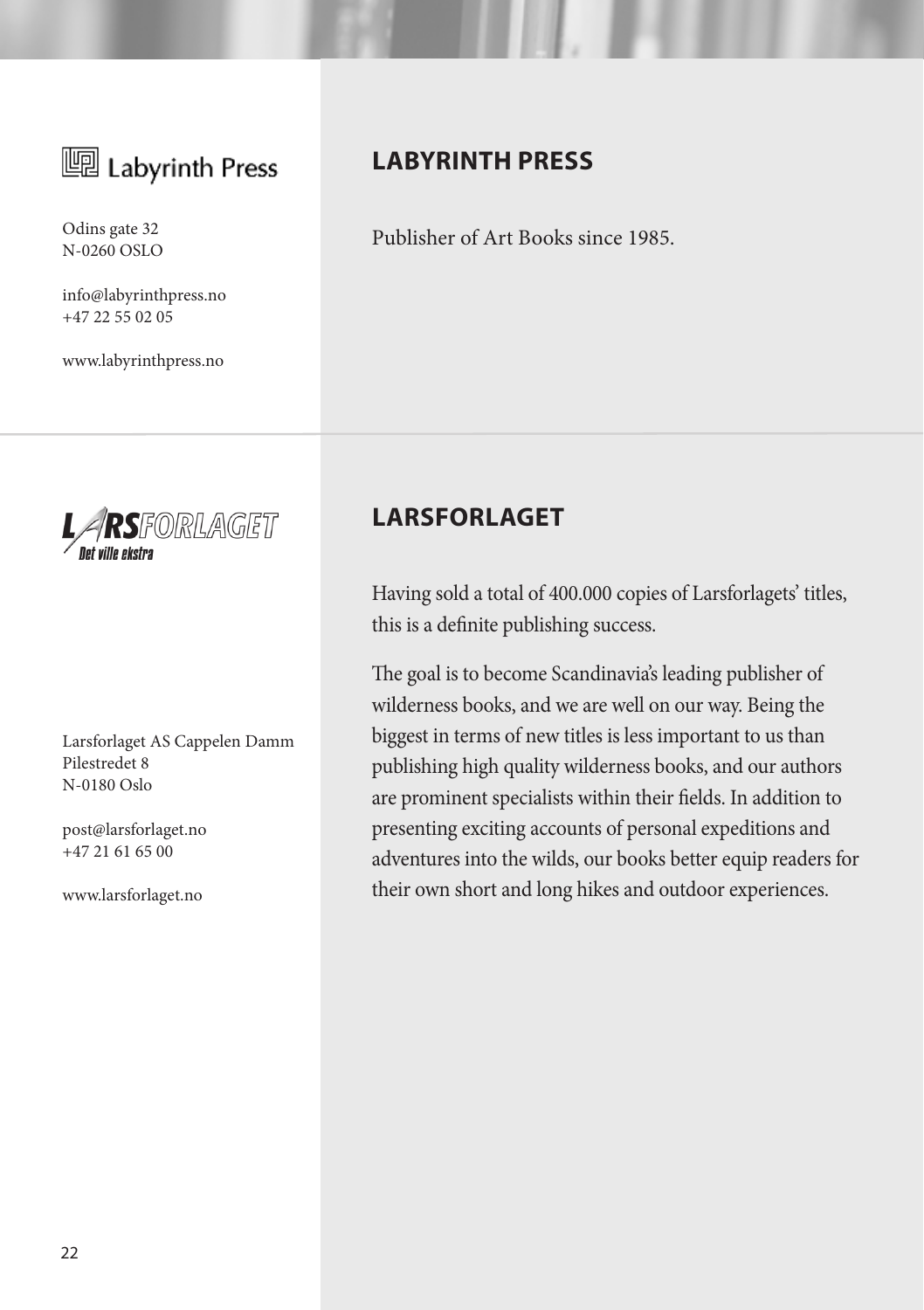

Øvre Vollgate 15 N-0158 Oslo

post@librettoforlag.no +47 22 41 03 85

www.librettoforlag.no



N-0166 Oslo

post@lillemaane.no +47 22431070

www.lillemaane.no

#### **LIBRETTO FORLAG**

Libretto forlag (Libretto Publishing) is a small, independent publishing house concentrating on musical biographies and fiction with a musical twist. But as long as a novel has an original angle and is written without too much conceit, we will be interested.

We have recently published biographies about Leonard Cohen, Bruce Springsteen, George Harrison and Paul McCartney, and we're looking for more. We have also published a large number of titles for young readers about recent history and topical themes in the present.

#### **FORLAGET LILLE MÅNE**

*Please contact the publishing house for information on the literature published and main activities.* Welhavens gate 2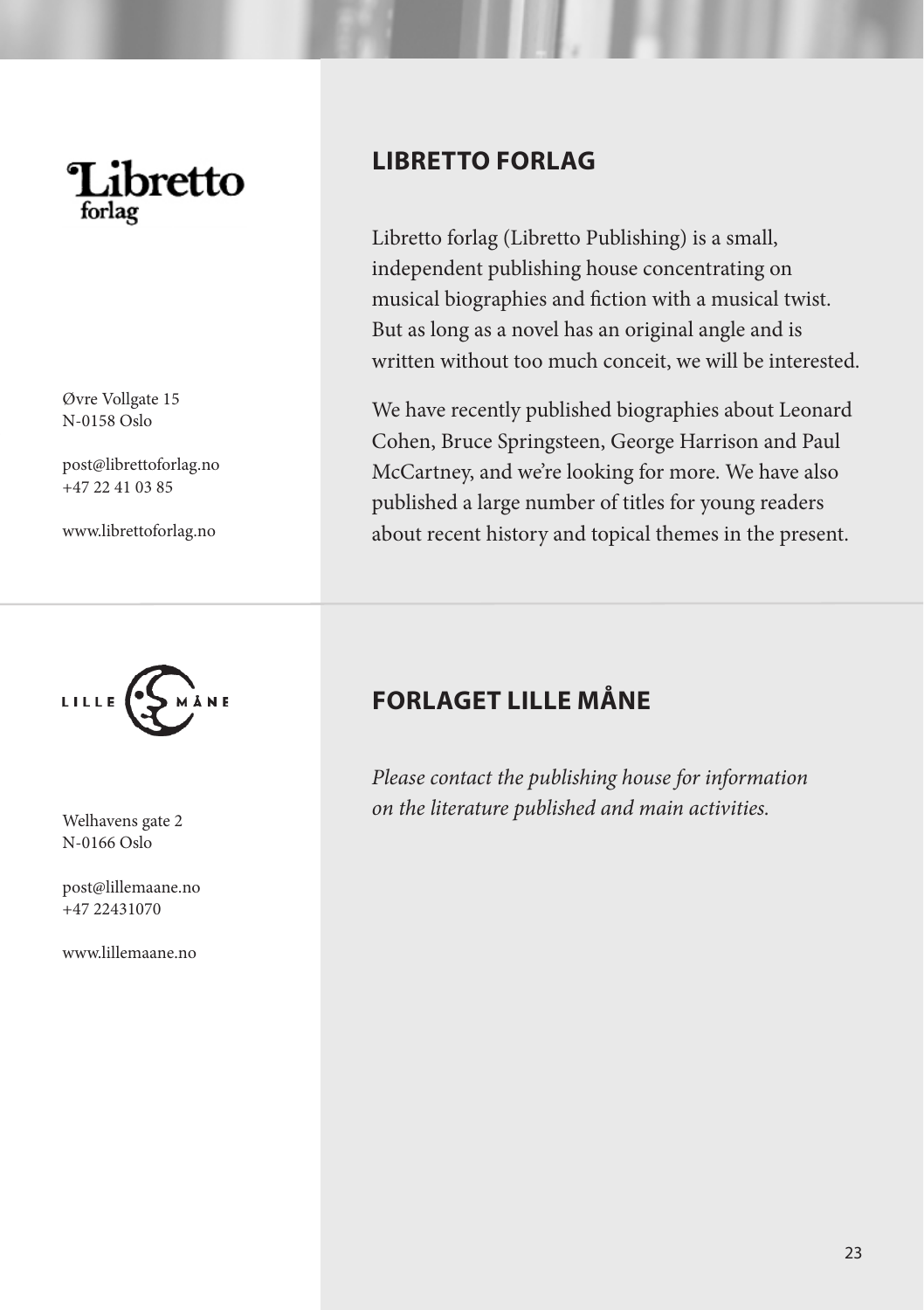

c/o M. H. Bjerkli P.O. Box 501 N-3252 Larvik

post@livforlag.no +47 33 11 45 55

www.livforlag.no

Sinsenveien 25 N-0572 Oslo

post @ lundeforlag.no +4722 00 73 50

www.lundeforlag.no

#### **LIV FORLAG**

LIV publishing company was established in August 2010. We publish both fact and fiction, written by Norwegian authors. Love, crime, poetry and drama. Art, biography and facts. For children, young people and adults. We wish to publish books in all genres, and give our readers the best reading experience possible.

We have particular faith in crime author Frode Eie Larsen, who made his debut with "The Secret" in 2011, came up with the sequel "Frost Smoke" in 2012, and is releasing his third book "Earth Tears" this fall. We also enjoyed good sales from the children's book–series "Frisky Frida Fly", about a naughty fly with red shoes.

Meanwhile, we are also passionate about giving new voices a chance. With us, the script and voice is what counts, not the popularity with media, fame or facade. We strongly believe that the books and the reading experience is the most important, not who has written the words

LIV publisher AS is owned by Myriam H. Bjerkli.

#### **LUNDE FORLAG**

Founded in 1905, Lunde Forlag publishes Christian literature: nonfiction, fiction, juvenile and children's books.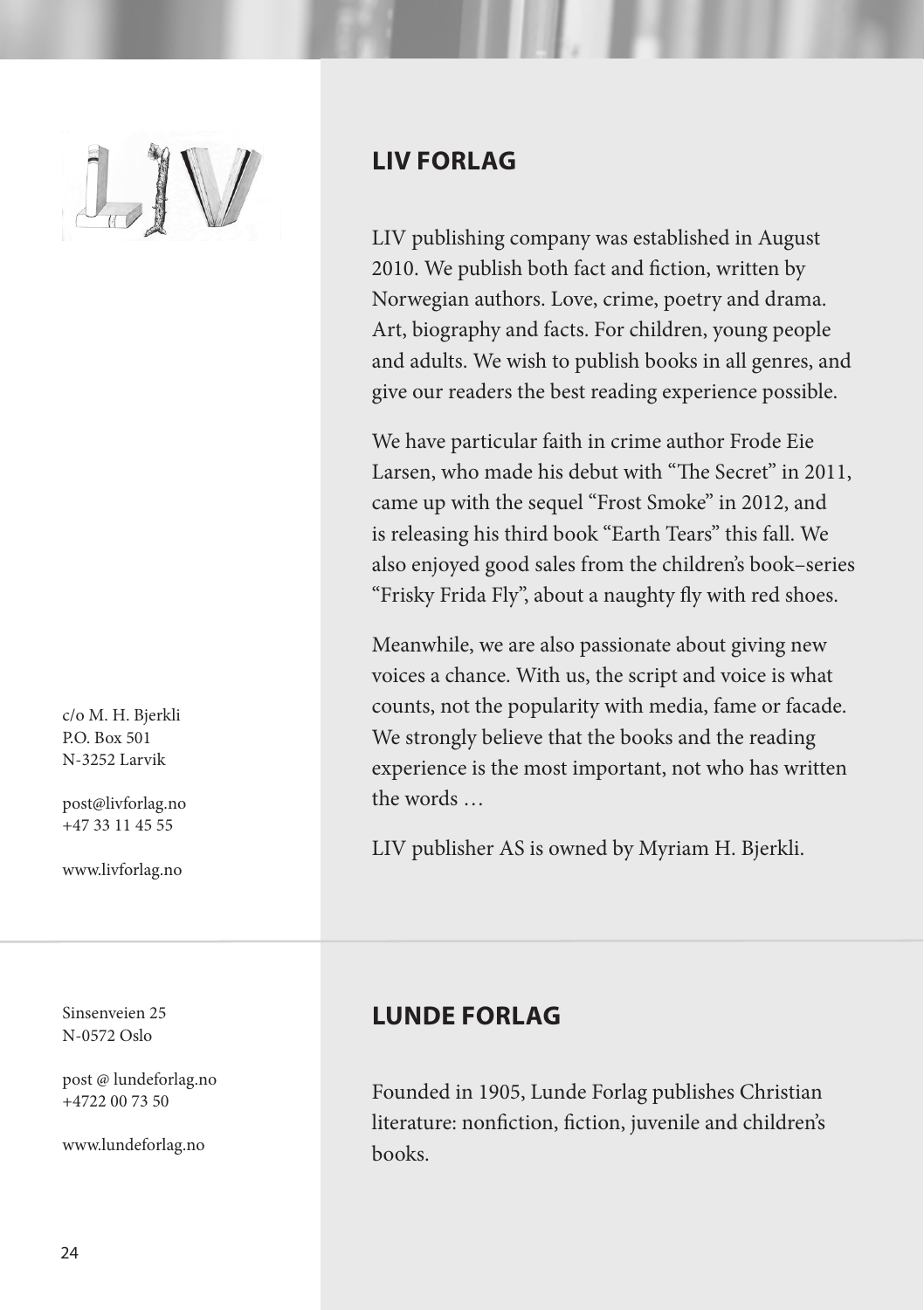

Grensen 3 N-0159 Oslo

post@lutherforlag.no +47 22 00 87 80

www.lutherforlag.no



P.O. Box 64 N-7221 Melhus

kontakt@lydbokforlaget.no +4772 85 60 70

www.lydbokforlaget.no

#### **LUTHER FORLAG**

Luther Forlag is one of the oldest Norwegian publishers, founded in 1860. Our aim is to publish high quality literature with a Christian profile.

We produce about 40 titles a year, ranging from academic, theological and inspirational literature to children's books and debate literature.

#### **LYDBOKFORLAGET**

Lydbokforlaget AS was founded in 1987 in Melhus, and was the first specialized Norwegian audiobook publisher. Owners: Aschehoug 33%, Gyldendal 33%, the establisher group 33%.

The administration is located in Melhus and has a branch office in Oslo.

Profile: Publishes primarily audiobooks in fiction and general literature from most Norwegian publishers. Since 1997, publishing of NRK-produced radioplays and readings.

Lydbokforlaget has today about 1700 titles in the catalog and publishes 80-100 new audios per year.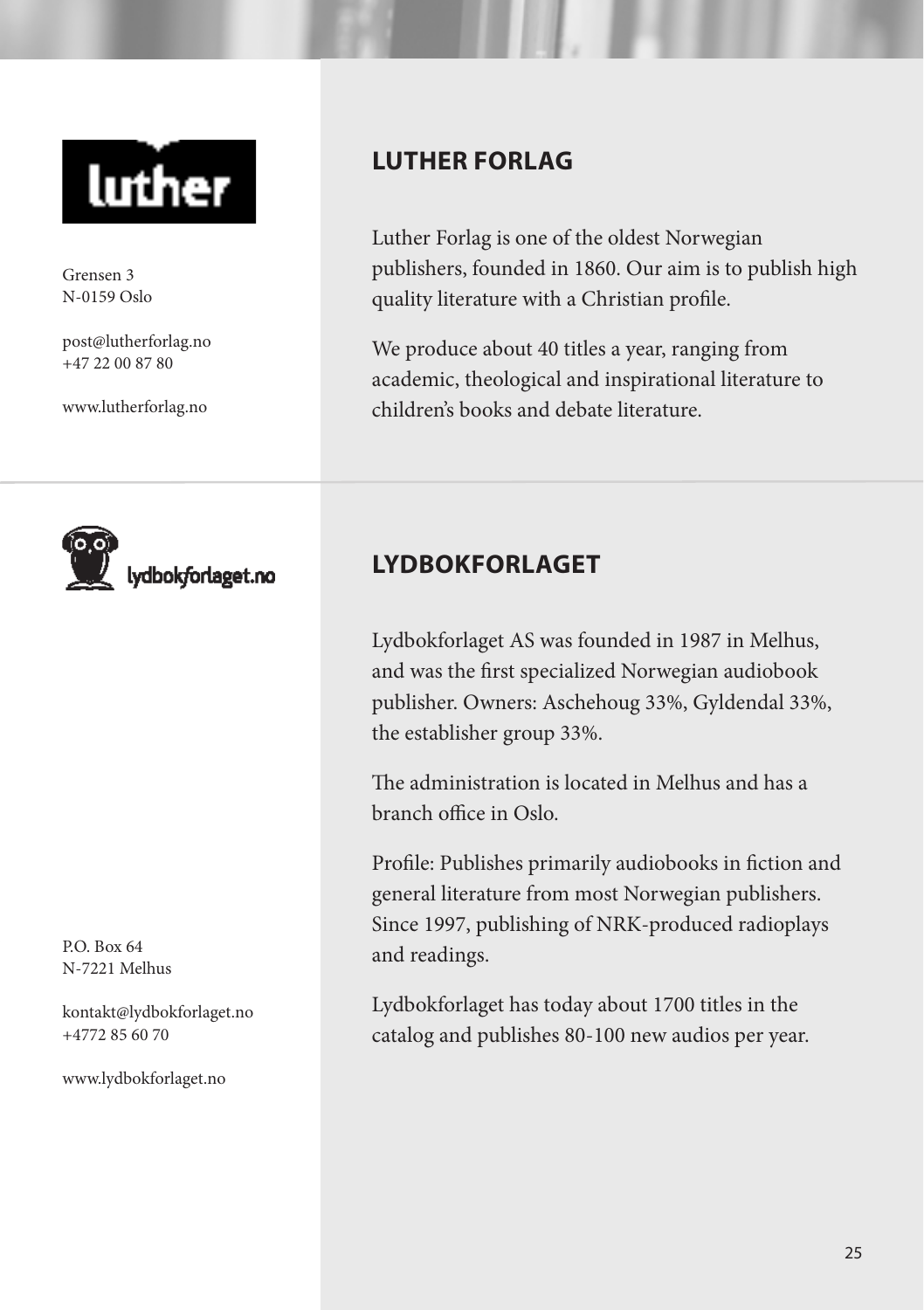

Fjellveien 48A N-1410 Kolbotn

post@magikon.no +47 977 50 060

www.magikon.no

#### **MAGIKON FORLAG**

Magikon Publishing is a publishing company with focus on visual culture and communication. The editorial line includes picture books, art books, photo books, comics and other books on visual subjects. The goal is to develop book-projects that combine reading pleasure and visual experiences of high quality, for both children and adults.

The name Magikon is made up of magic, which stands for magic and imagination, and icon, which means image. Icon also refers to the literary theoretical concept iconotext, which emphasizes the interaction between words and pictures.

Magikon Publishing was established in 2007.

#### mangschou

Vestre Torggaten 18 N-5015 Bergen

mangschou@mangschou.no +47 55 55 10 50

Foreign Rights: Eirin Hagen, Hagen Agency, hagency@online.no

www.mangschou.no

#### **MANGSCHOU FORLAG**

Mangschou forlag was founded in 1997. We publish books for children and young adults, Fiction and Non-Fiction, approximately 20 titles annually.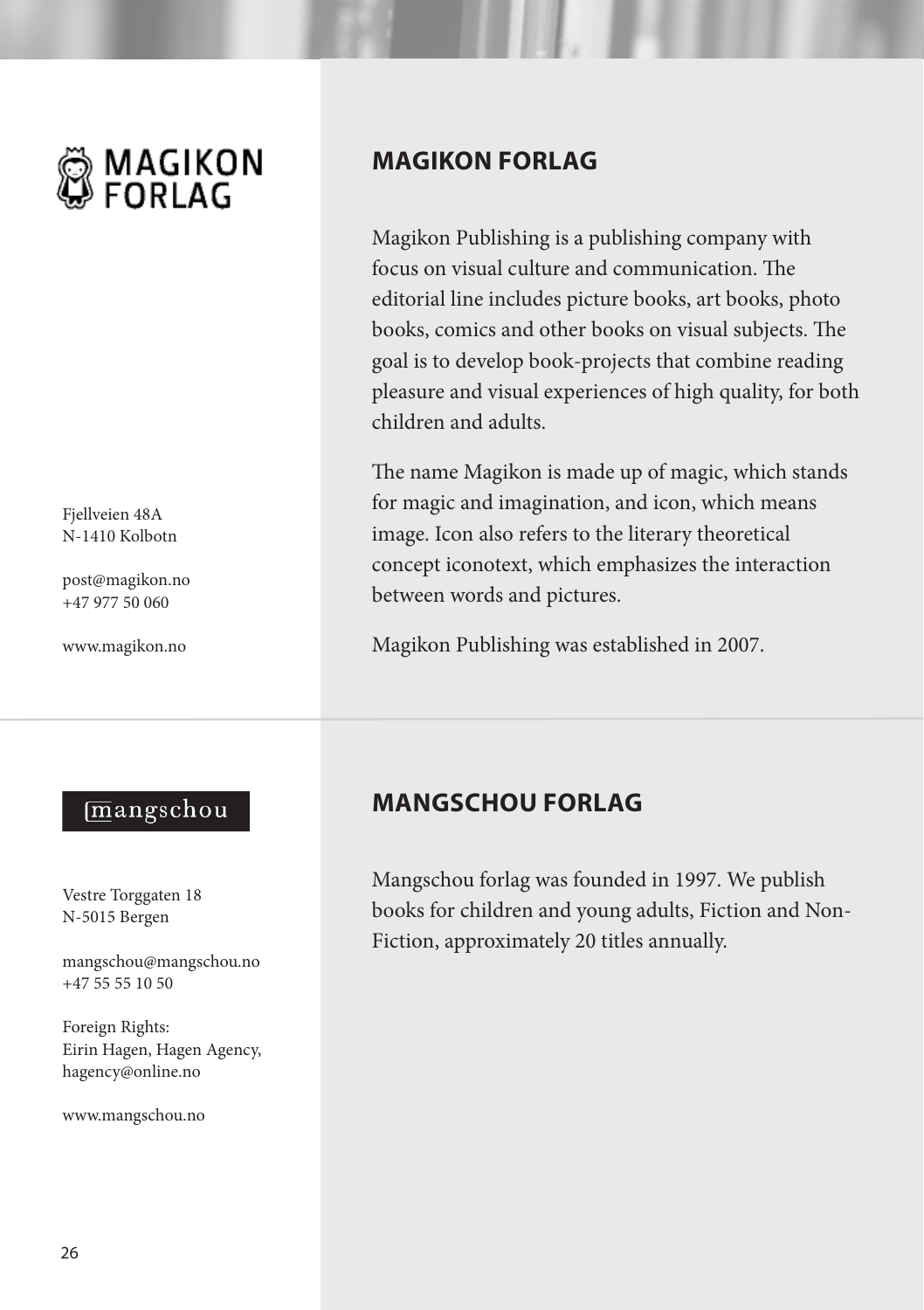P. O. Box 7019 St. Olavs plass N-0130 OSLO

post@manifest.no +47 22995200

www.manifest.no

Strandveien 95 N-9006 Tromsø

post@margmedia.no

www.margmedia.no



Øvre Vollgate 15 N-0158 OSLO

info@messelforlag.no  $+47$  22 42 14 20

www.messelforlag.no

#### **FORLAGET MANIFEST**

*Please contact the publishing house for information on the literature published and main activities.*

#### **MARGMEDIA**

*Please contact the publishing house for information on the literature published and main activities.*

#### **MESSEL FORLAG**

Messel Forlag is a small independent publishing house, established 1991, concentrating on high quality illustrated books; art, biographies, lifestyle, heritage and cookery.

Previously also classic fiction translated; e.g. Brontë, Austen, Colette and Zola, still on the backlist.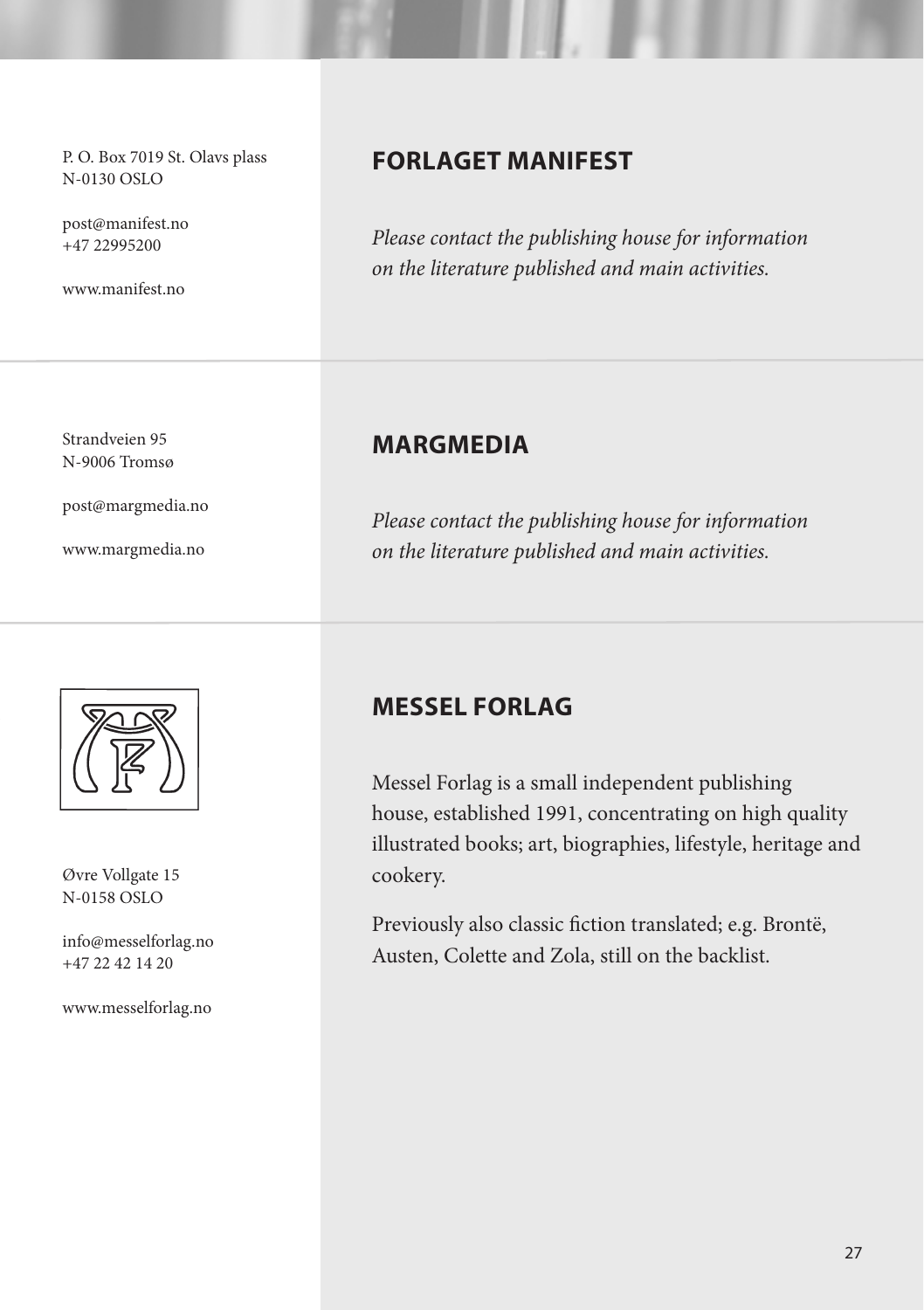### minuskel forlag

P.O. Box 7092 St. Olavs plass N-0130 Oslo

minuskel@minuskel.no +47 926 47 559

www.minuskel.no

#### **MINUSKEL FORLAG**

Minuskel forlag is an independent publisher of translated contemporary fiction, mostly novels and graphic novels.

Publisher and editor is Alexander Leborg.



N-3916 Porsgrunn

post@norgesforlaget.no +47 35 55 85 13

www.norgesforlaget.no

Karin Sibbernsvei 5 N-1570 DILLING

**NOVAFORLAG** 

post@novaforlag.no  $+47900$  66 300

www.novaforlag.no

#### **NORGESFORLAGET**

Norgesforlaget is a publisher of war litterature, history and etnology (folklore). Jernbanegata 29

#### **NOVA FORLAG**

Publishers of practical books, lifestyle, gift books, history, documentaries, travel literature, wine and liquor, poetry, thrillers, philosophy, alternative literature, Wally books.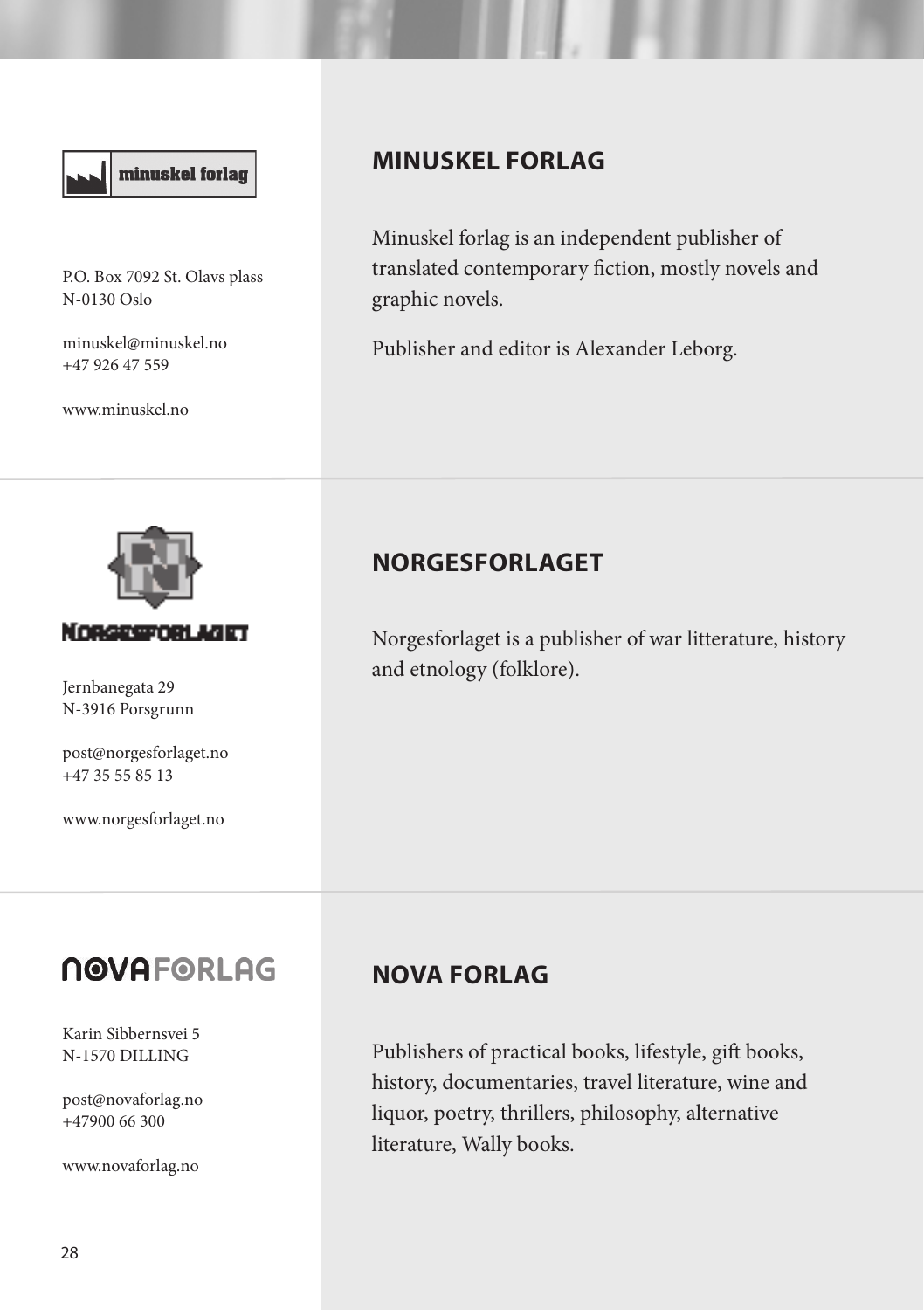

P. O. Box 6848, St. Olavs plass N-0130 Oslo

oktober@oktober.no +47 23 35 46 20

www.oktober.no



P.O. Box 461 Sentrum N-0105 Oslo

horn@pax.no +4723 13 69 30

www.omnipax.no

#### **FORLAGET OKTOBER**

Forlaget Oktober is one of the leading publishers of Norwegian contemporary fiction. In addition, we publish a select list of non-fiction (political books, biographies). Our portfolio also includes translated fiction.

Forlaget Oktober publishes approximately 50 new titles each year, and around 100 Norwegian authors are attached to the publishing house.

Forlaget Oktober was established in 1970. Today, Forlaget Oktober is owned 91 % by H. Aschehoug & Co (W.Nygaard).

#### **OMNIPAX FORLAG**

Founded in 1998, Omnipax publishes about 30 titles annually.

Our list includes a wide range of children's books, approximately half of the list translated and half by Norwegian authors. We publish mostly fiction, but also some non-fiction titles, and all genres from picturebooks, easyreaders, teenage-novels to big nonfiction works.

We are also committed to publishing children's classics, like Alice in Wonderland, Through the Looking-Glass, The Secret Garden and The Wind in the Willows.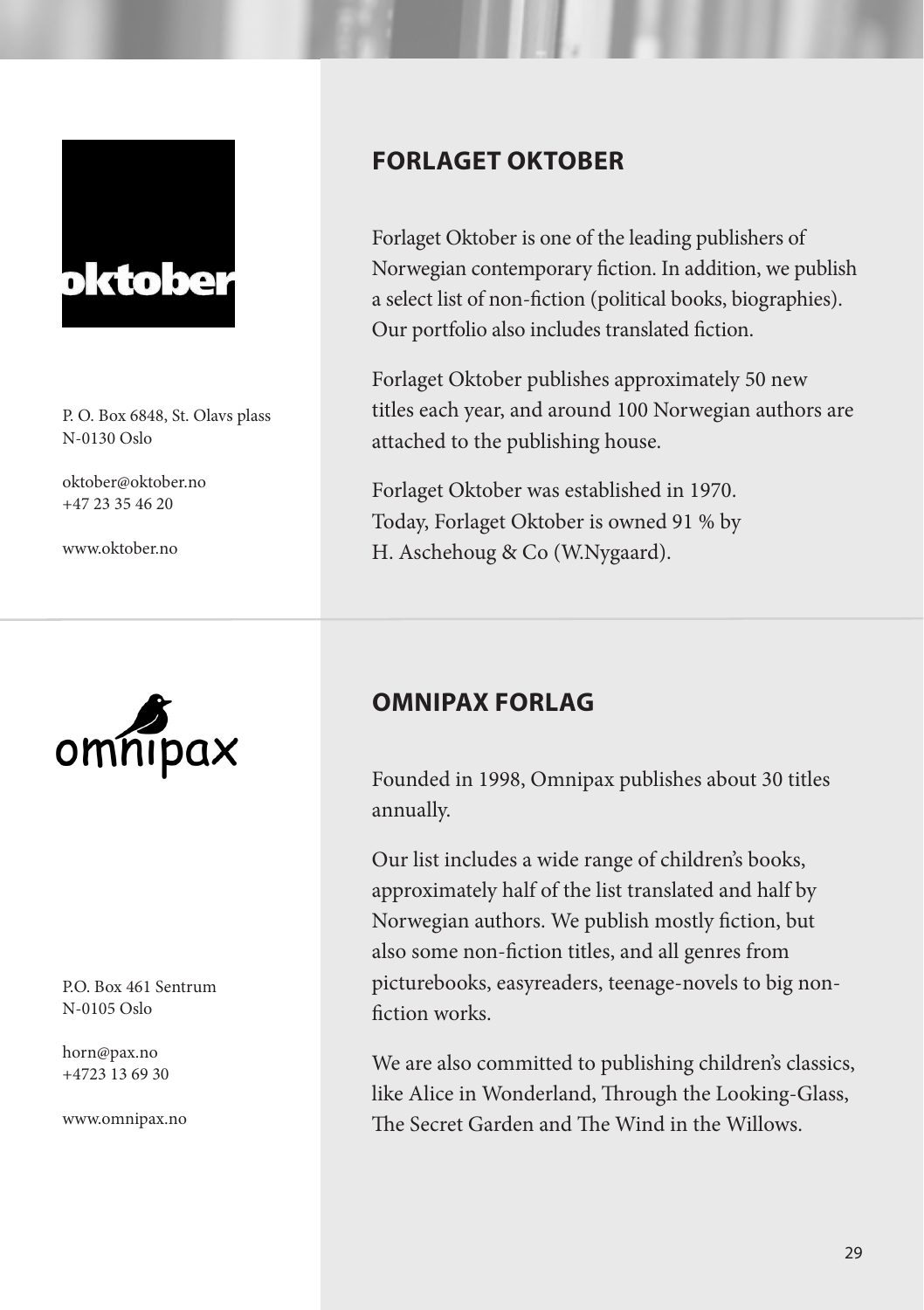

P. O. Box 3025 Elisenberg N-0207 Oslo

post@orfeuspublishing.com +47 976 87 800

www.orfeuspublishing.com

## Orkana

#### N-8340 Stamsund

orkana@online.no +47 913 68 260

www.orkana.no

#### **ORFEUS PUBLISHING**

Orfeus Publishing is a publisher of art and design books, with big ambitions. We are one of the leading publishers within art, architecture and design in the Nordics and collaborate closely with Arvinius Publishing in Sweden, I.B. Tauris and Philip Wilson in the UK. Working closely with our outstanding designers and proficient printers Livonia, we produce books which as well as being a delight to the eyes, also hold many a literary gem. We are also proud of our editing projects regarding documentaries which dare to make intrepid voices heard.

#### **ORKANA FORLAG**

Orkana publishing house was established in 1992. We publish 20 – 30 new titles per year, mainly Norwegian and translated fiction and Norwegian non-fiction, both for adults and children. Our non-fiction publications cover thematic areas such as history, cultural history, regional politics, the environment and social sciences. Thus, our publications range from penetrating scientific analyses to novels suitable for the general reader.

We have recently started collaboration with publishing houses on the Faroe Islands and Iceland, and we would like to expand our range of translated titles. Our list of authors includes prominent names like Norwegians Per Fugelli, Einar Niemi and Liv Marie Austrem, Icelander Thorarinn Leifsson and Faroe Islander Bardur Oskarsson.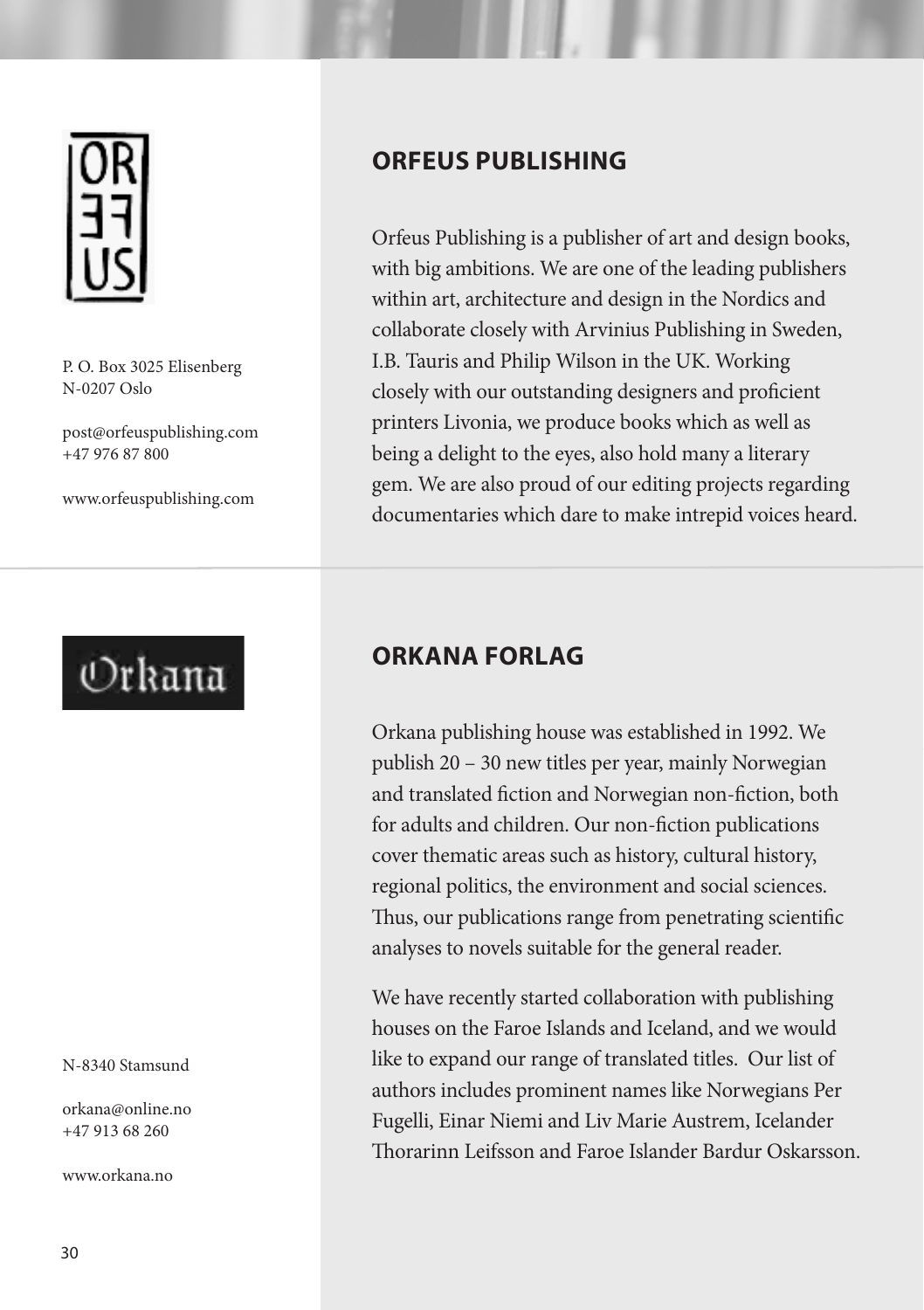

P. O. Box 461 Sentrum N-0105 Oslo

pax@pax.no +47 23 13 69 00

Foreign Rights: ostby@pax.no

www.pax.no

#### **PAX FORLAG**

Pax Forlag is an independent Norwegian publishing house founded in 1964.

We cover publications in the fields of translated fiction and Norwegian and translated non-fiction, with a main focus on Norwegian non-fiction, and specializing in areas such as philosophy, religion, psychology, history and cultural history and current affairs. We publish 50–60 new titles a year. Our aim is to publish and market books of literary quality and public relevance.

Our list of authors includes Haruki Murakami, Joyce Carol Oates, Joël Dicker, Virginia Woolf, Herman Koch, Daniel Kahneman, Christopher McDougall, Susan Cain, Fredrik Barth, Toril Moi, Mikal Hem, Unni Wikan.



P. O. Box 461 Sentrum N-0105 Oslo

post@pegasus-forlag.no +47 41034694

www.pegasus-forlag.no

#### **PEGASUS FORLAG**

Pegasus publishes mainly non-fiction: Large, illustrated reference works and practical manuals for horse and dog owners and boating people.

We also have a list of acclaimed British crime novels.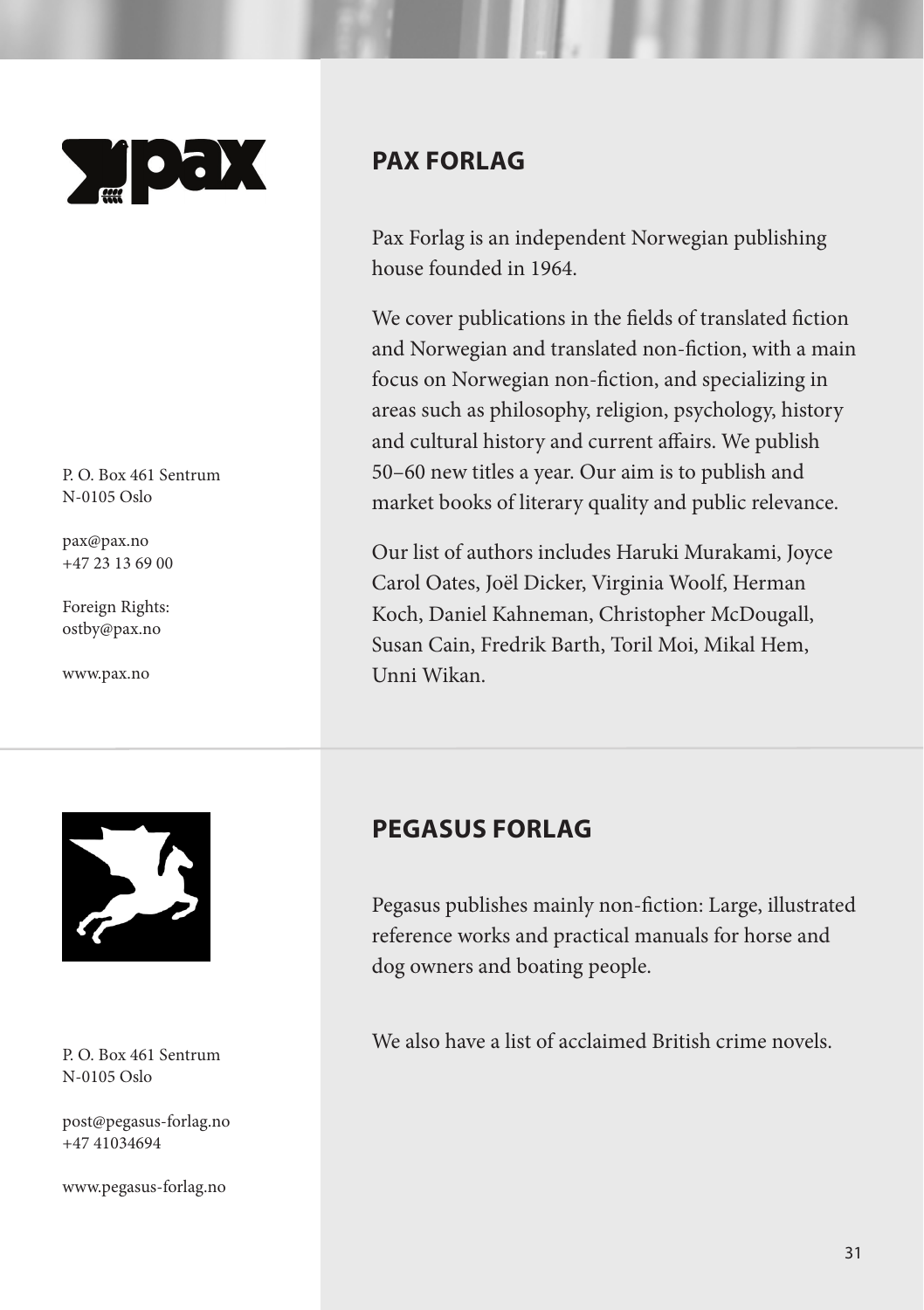

Øvre Holmegate 11 N-4006 Stavanger

eirik@pelikanen.no +47 948 16 082

www.pelikanen.no

NORMANNS KUNSTFORLAG

Postboks 223 N-2001 LILLESTRØM

firmapost@pictura.no +47 63 83 61 00

www.pictura.no

#### **PELIKANEN FORLAG**

Pelikanen is a young publishing house aiming at publishing literature, fiction and non-fiction of high quality. Pelikanen was established in 2010, and is owned by the Norwegian author Karl Ove Knausgård, who is also our main editor. Our aim is to publish the books we truly believe in and are dedicated to, thinking that this dedication will pave way in the market.

Consisting of a small group of dedicated people wanting to publish the literature we ourselves consider to be worthy of a Norwegian audience, Pelikanen is now publishing authors such as Christian Kracht, Judith Hermann, Peter Handke and Katie Kitamura.

#### **PICTURA NORMANN**

Normanns Kunstforlag (NK) manufactures and markets high-quality photographic postcards, tourist publications and souvenirs for the Norwegian market. The company was founded in 1906 by Carl Normann. Pictura Normann AS is Norway's largest card publisher with a total turnover of NOK 150 million and has 80 highly qualified employees. Pictura Normann is owned by the Swedish Pictura Group which is represented in 12 countries.

The publisher's competitive advantages are high quality products and the ability to supply products that suit market needs. NK is perceived as a specialist in its fieldspecialty landscape cards and publications.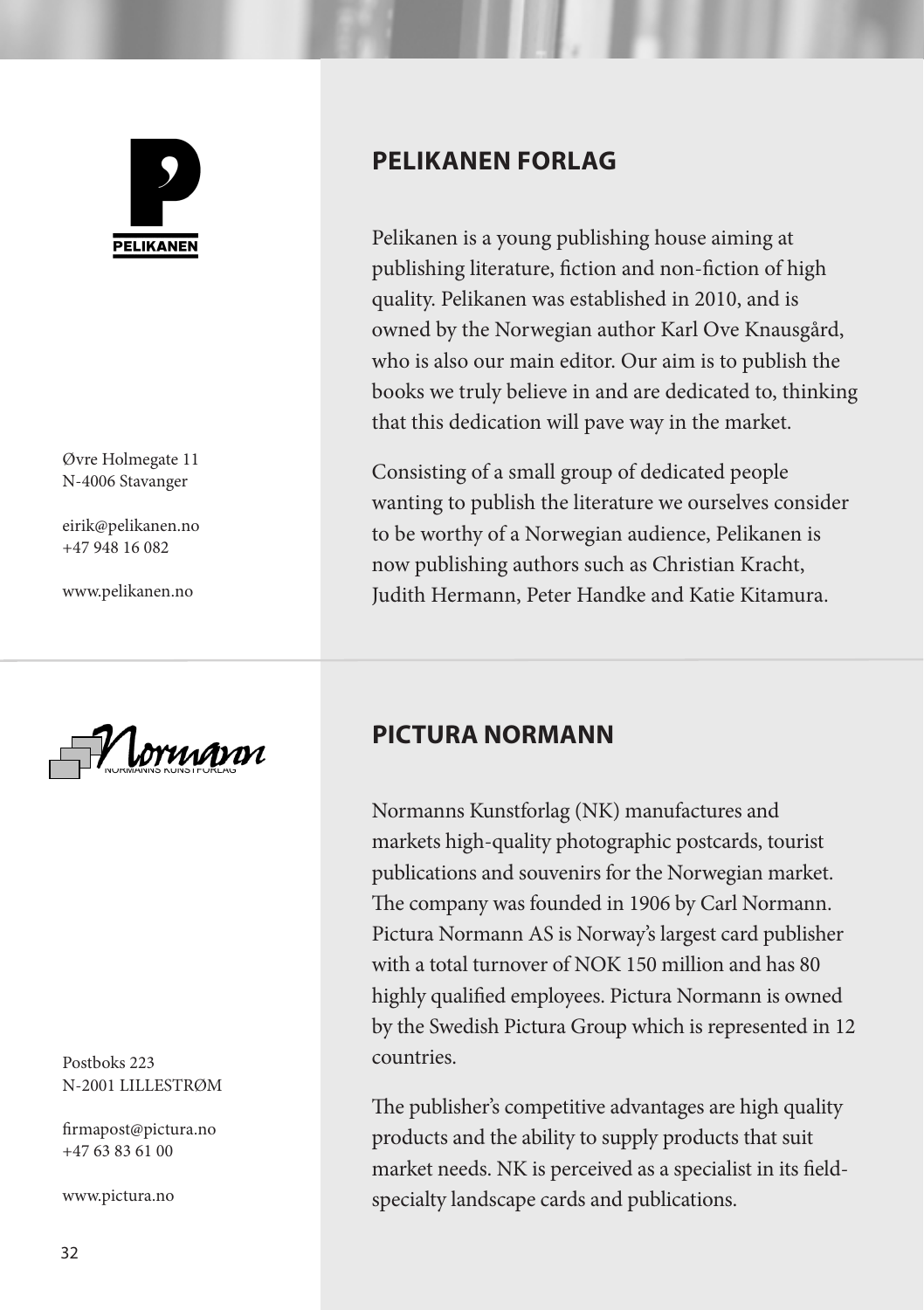# press

Kongensgate 2 N-0153 OSLO

marked@fpress.no +47 22823240

www.fpress.no

## Renessanse

Erika Nissens gate 13 N-0480 Oslo

info@renessanse.no +47 95937030 www.renessanse.no

#### **FORLAGET PRESS**

Press Books started out in 1997. Our aim, then as now, is to produce books of high quality. And we've been recognized for the highest quality in design, production and content. Our books range from art, photography, design, contemporary culture and fiction to essays.

We translate contemporary fiction and non-fiction from abroad, and have had great success with recent titles such as *We, the drowned* by Carsten Jensen (50 000 copies sold), *Winter in Madrid* by C.J. Sansom (100 000 copies sold) and *Shantaram* by Gregory David Roberts (200 000 copies sold).

#### **RENESSANSE FORLAG**

Renessanse Books is one of the new leading independent publishers of serious non-fiction in Norway. Dedicated to quality non-fiction literature.

Founded in 2010, Renessanse has become one of the most critically acclaimed and commercially successful imprints in independent publishing. The goal of the imprint is to produce reliable books by leading writers and thinkers in the world. We publish established authors who are leaders in their area of expertise, but also cultivate a new generation of emerging and talented writers. With each of our books we aim to present our readers the most excellent quality books possible.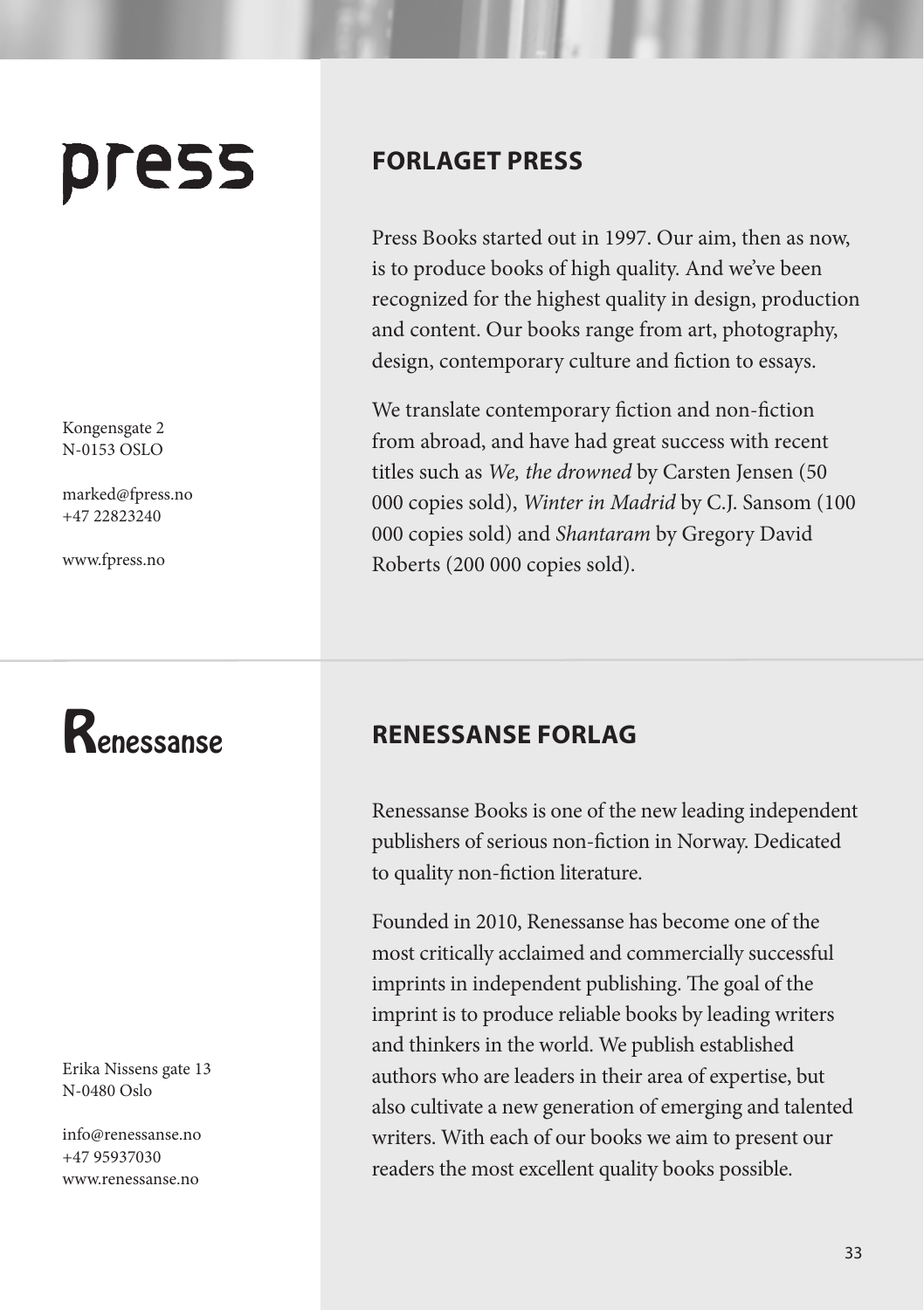# Samlaget

P.O. Box. 4672 Sofienberg N-0506 Oslo

Foreign Rights: Hagen Agency, Eirin Hagen hagency@online.no

www.samlaget.no



#### P.O. Box 6974 St Olavs plass N-0130 Oslo

post@schibstedforlag.no +47 24 14 68 00

www.schibstedforlag.no

#### **DEN NORSKE SAMLAGET**

Det Norske Samlaget is a publishing house founded in 1868 as an independent general publisher of all types of quality books.

Key areas are fiction, poetry, children's books and non-fiction, with an annual list of about 100 titles. We are the publisher of Jon Fosse, Maria Parr, Jan Roar Leikvoll, Olav H. Hauge, Brit Bildøen, Sigmund Løvåsen, Olaug Nilssen, Ragnar Hovland, and Kari Stai, among others. Although our publishing policy mainly features books by Norwegian authors, our translation programme encompasses classical and modern fiction, poetry, books for children and general books. We are the Norwegian publishers of Paula Fox, Anna Gavalda, Patti Smith, Alice Sebold, Peter Carey, and Lene Kaaberbøl, among others.

#### **SCHIBSTED FORLAG**

Schibsted Forlag publishing house is a fully owned subsidiary of the Schibsted media group, and is among the leading publishers of books in Norway.

Schibsted Forlag has a diverse portfolio comprising fiction, non-fiction, children's books, light fiction, annuals, magazines, comics and language courses. In addition, the publishing house imports and stocks foreign book titles, with particular emphasis on English-language literature, travel guides and coffee table books.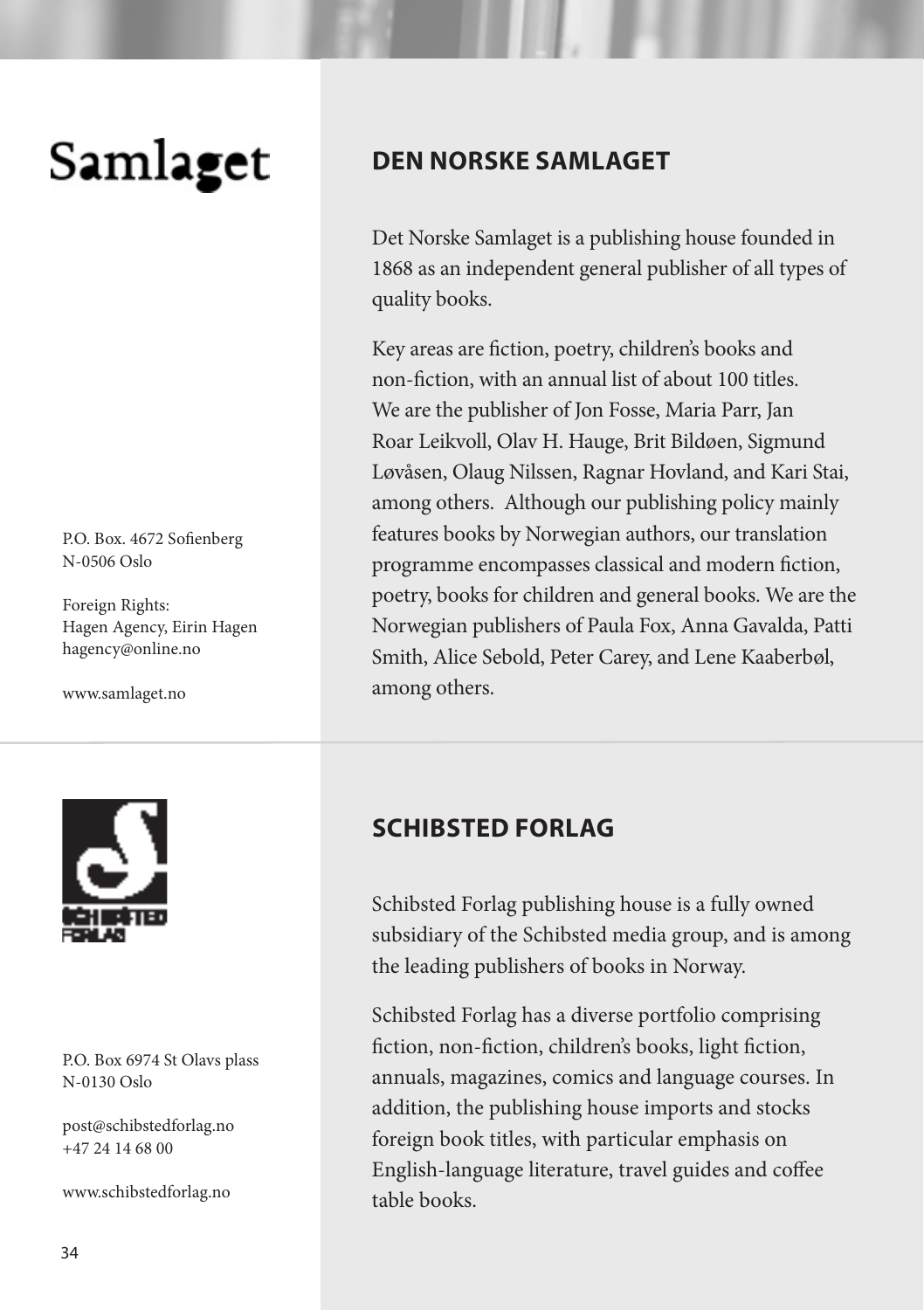Nordre gate 6 N-7011 Trondheim

post@schroderforlaget.no +47 73 89 78 20

www.schrøderforlaget.no



P. O. Box 95 N-7221 Melhus

snoefugl@online.no +47 72 87 24 11

www.snøfuglforlag.no



P. O. Box 140 Skøyen N-0212 OSLO

info@solumforlag.no

www.solumforlag.no

#### **FORLAGET SCHRØDER**

Schrøder Publishing House publishes non-fiction. Established 2011.

#### **SNØFUGL FORLAG**

Snøfugl forlag was founded in 1972. We are situated in Melhus, in the Middle of Norway.

Snøfugl publishes mainly fiction, poetry and children books. We also have documentary books on our lists, especially biographies and historical books. Some of our books are translated from foreign languages. We publish 12 - 18 titles per year.

#### **SOLUM FORLAG**

Solum Forlag was founded in 1974 and publishes both Norwegian language authors and translated literature.

Samuel Beckett, Vizma Belsevica, Elias Canetti, Fyodor Dostoyevsky, William Faulkner, James Joyce, Robert Musil, Fernando Pessoa, Leo Tolstoy, Anton Chekhov and Oscar Wilde are just a few of the authors that have been published at Solum Forlag.

Solum Forlag is also one of the country's leading academic publishing houses.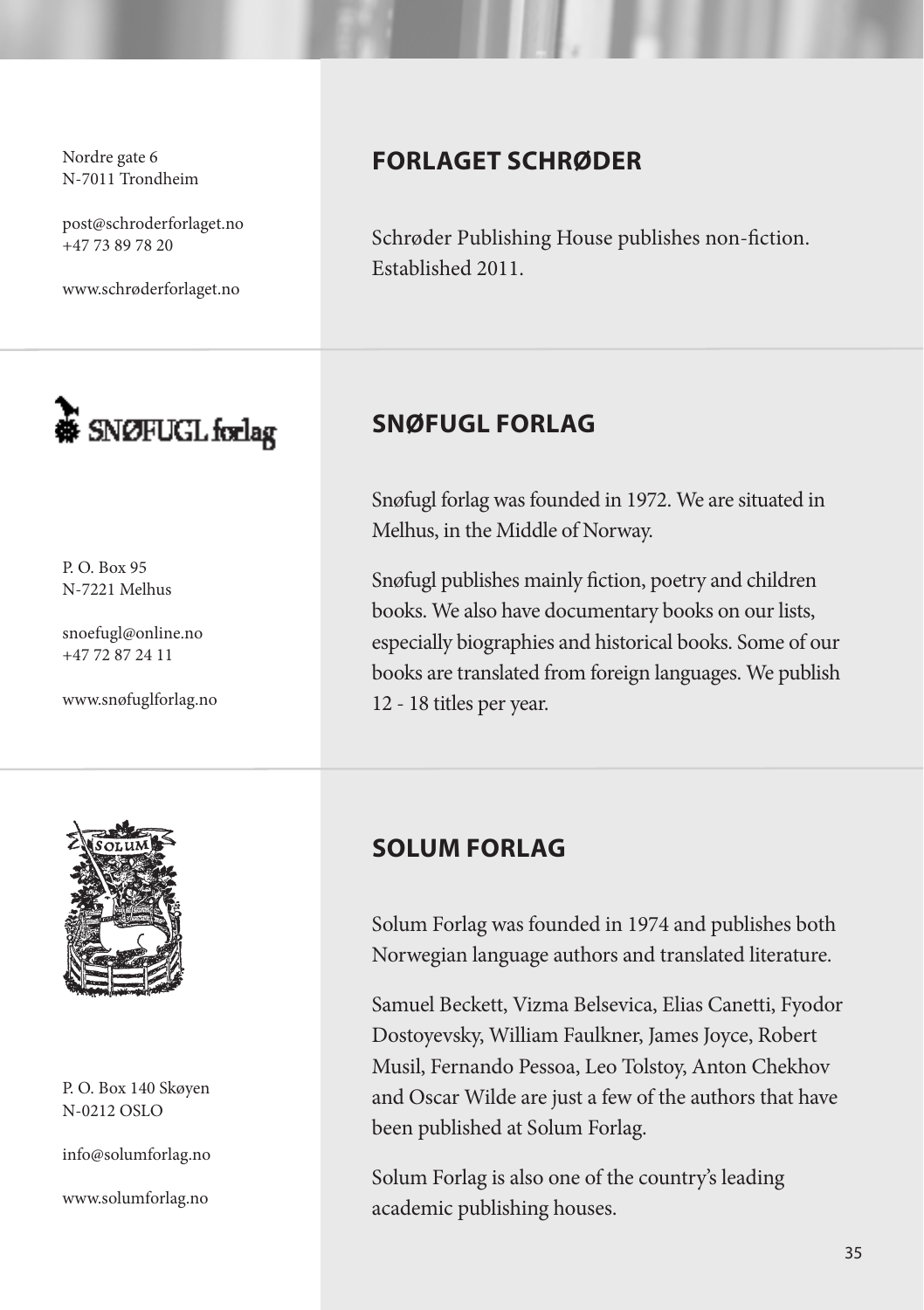## \*spartacus

P. O. Box 6673 St. Olavs plass N-0129 Oslo

post@spartacus.no +47 22 44 46 50

Foreign Rights: Hagen Agency, Eirin Hagen hagency@online.no

www.spartacus.no

P. O. Box 363 Sentrum N-0103 Oslo

post@spektrum-forlag.no  $+47$  22 40 03 00

www.spektrum-forlag.no

#### **SPARTACUS FORLAG**

Founded in 1989, Spartacus publishes about 40 titles annually. Our list includes a wide range of distinguished non-fiction works spanning documentary, history, popular science, the arts, biography/memoir and philosophy.

We are also committed to publishing reprints of classic works and translations of some of the foremost non-fiction writers of modern time, including Roland Barthes, Ishmael Beah, John Dickie, Peter Englund, Alex Kershaw, Loretta Napoleoni, Friedrich Nietzsche, Malalai Joya, and James Wilson.

We also publish academic works, text books and research-based works under our imprint: Scandinavian Academic Press (see academicpress.no).

#### **SPEKTRUM FORLAG**

*Please contact the publishing house for information on the literature published and main activities.*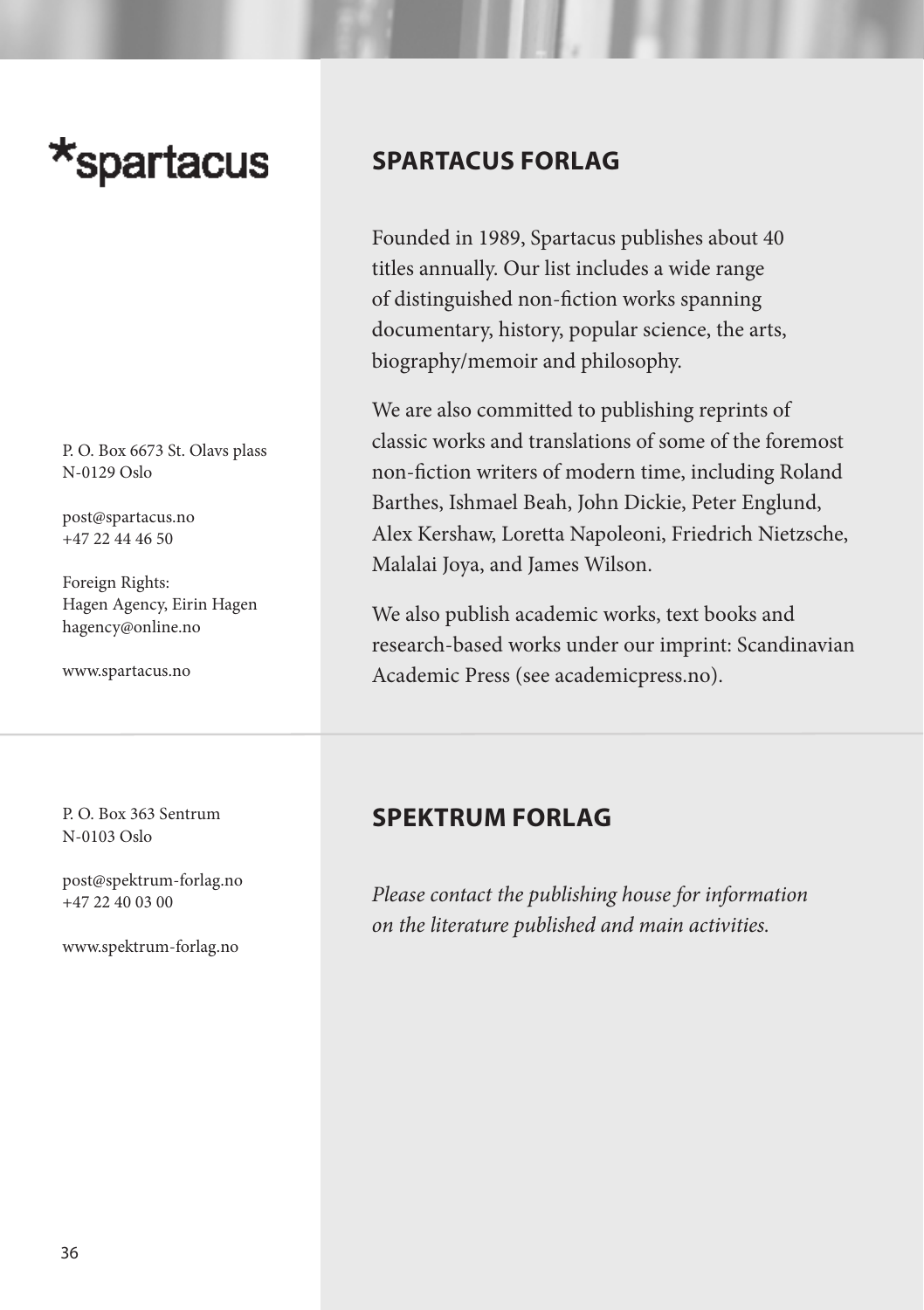Akersveien 5 N-0177 Oslo

forlag@katolsk.no +47 23 21 95 00

www.stolavforlag.no

Stortingsgt. 30 N-0161 Oslo

post@jms.no +47 22 01 48 70

www.jms.no



Nobels gate 22 A N-0268 Oslo

info@tekniskindustri.no

www.tekniskindustri.com

#### **ST. OLAV FORLAG**

*Please contact the publishing house for information on the literature published and main activities.*

#### **J. M. STENERSENS FORLAG**

*Please contact the publishing house for information on the literature published and main activities.*

#### **TEKNISK INDUSTRI**

*Please contact the publishing house for information on the literature published and main activities.*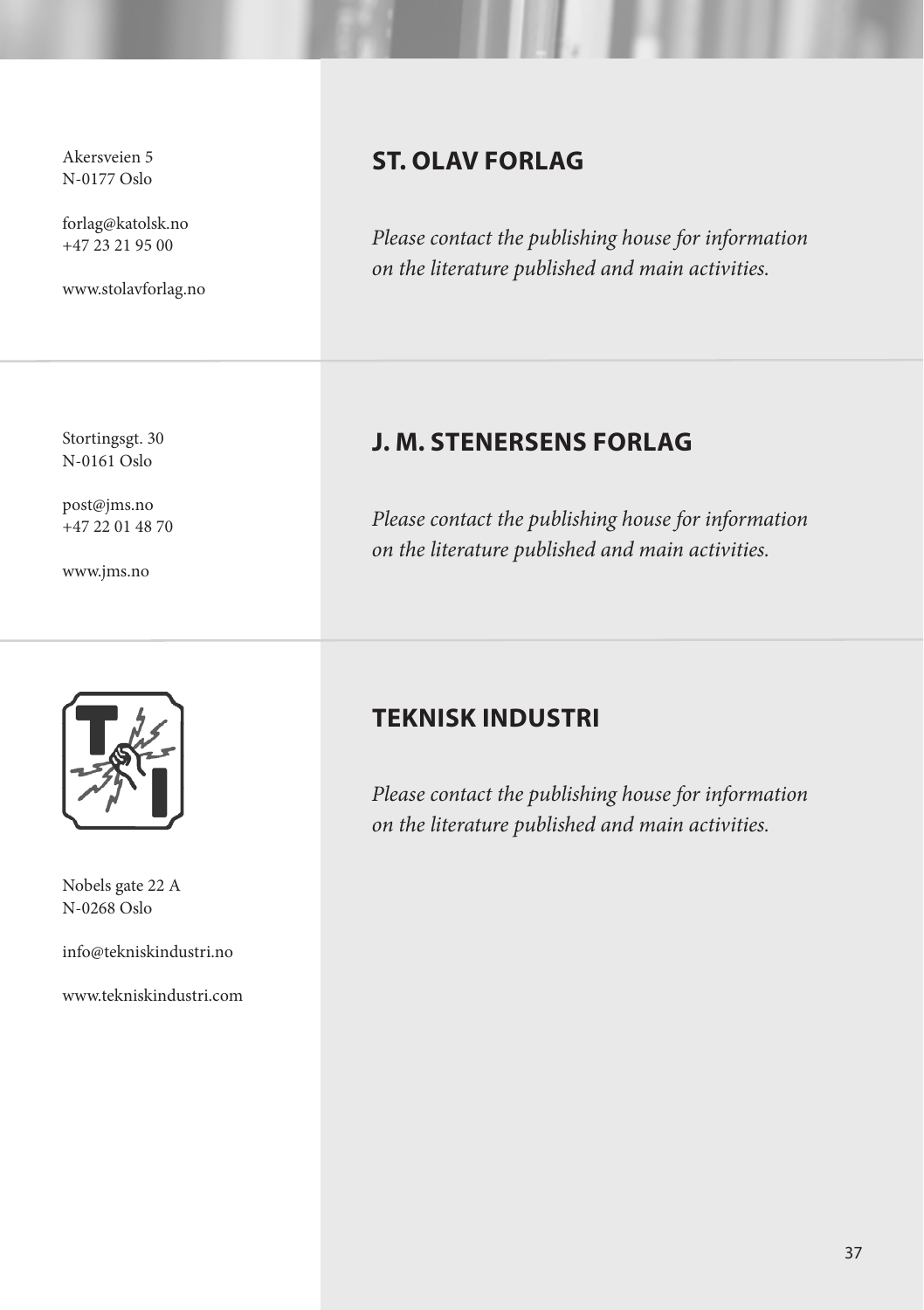

Slemmestadveien 416 N-1390 Vollen

post@tell.no +47 66 78 09 18

www.tell.no



N-0130 Oslo

richard.aaro@tiden.no +47 23 32 76 82

www.tiden.no

#### **TELL FORLAG**

Textbooks and educational literature, general Non-Fiction.

#### **TIDEN NORSK FORLAG**

Tiden Norsk Forlag was founded 1st of September 1933.

Our programme comprises approximately 30 new titles a year, including both fiction and general non-fiction. P. O. Box 6704 St. Olavs plass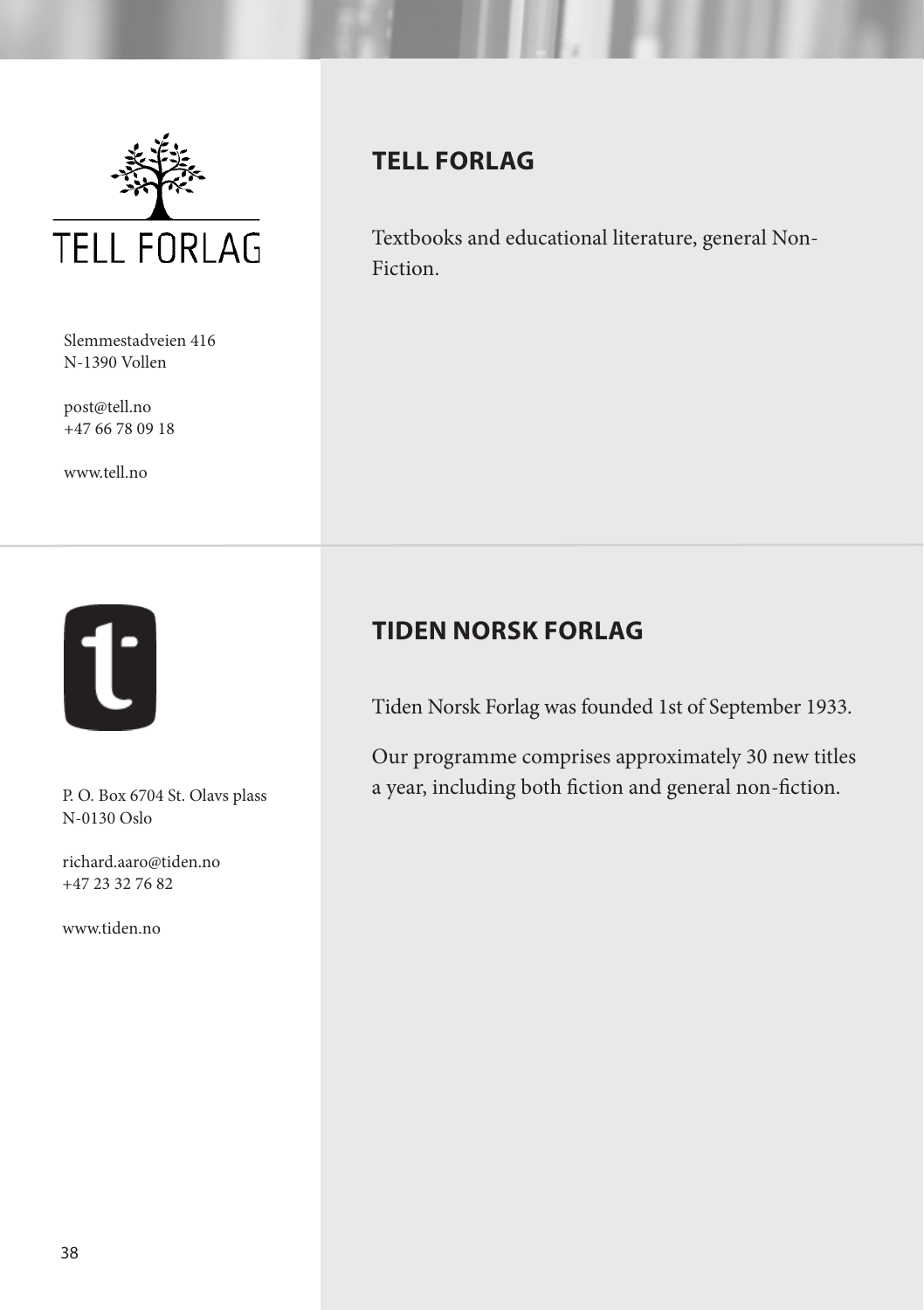

P. O. Box 76 N-9481 Harstad

post@tofoto.no

www.tofoto.no

# **NVC**

Universitetsgaten 14 N-0164 Oslo

transit@transit.no +47 22 19 14 25

www.kultbok.com

#### **TO-FOTO AS**

To-Foto AS is a specialized publisher. The company was established in 1971 and is today one of the best publishers for picture books related to the northern part of Norway and Spitsbergen. It is located above the Arctic Circle in the town called Harstad (Norway).

To-Foto AS also administrates a large digital picture archive with over 50.000 pictures from Norway, Spitsbergen, Greenland and Antarctica. These pictures are available for rent to other publishers.

#### **TRANSIT**

BVT-Publishing includes Bokvennen Publishing, Vidarforlaget, Transit, and Pandora publishing.

The business portfolio encompasses Bokvennen, which publishes classics in new and abridged translations, as well as contemporary fiction from Norwegian and international authors. It also publishes Norway's largest literary magazine; Bokvennen Literary Magazine.

Vidarforlaget focuses on philosophy, academic literature, non-fiction, and also publish Personae, a fashion theory periodical. Transit Publishing covers widely from children's books, dramatic plays, fiction, documentaries and debate books. Pandora publishes Cinema magazine and non-fiction.

We are situated downtown in Oslo.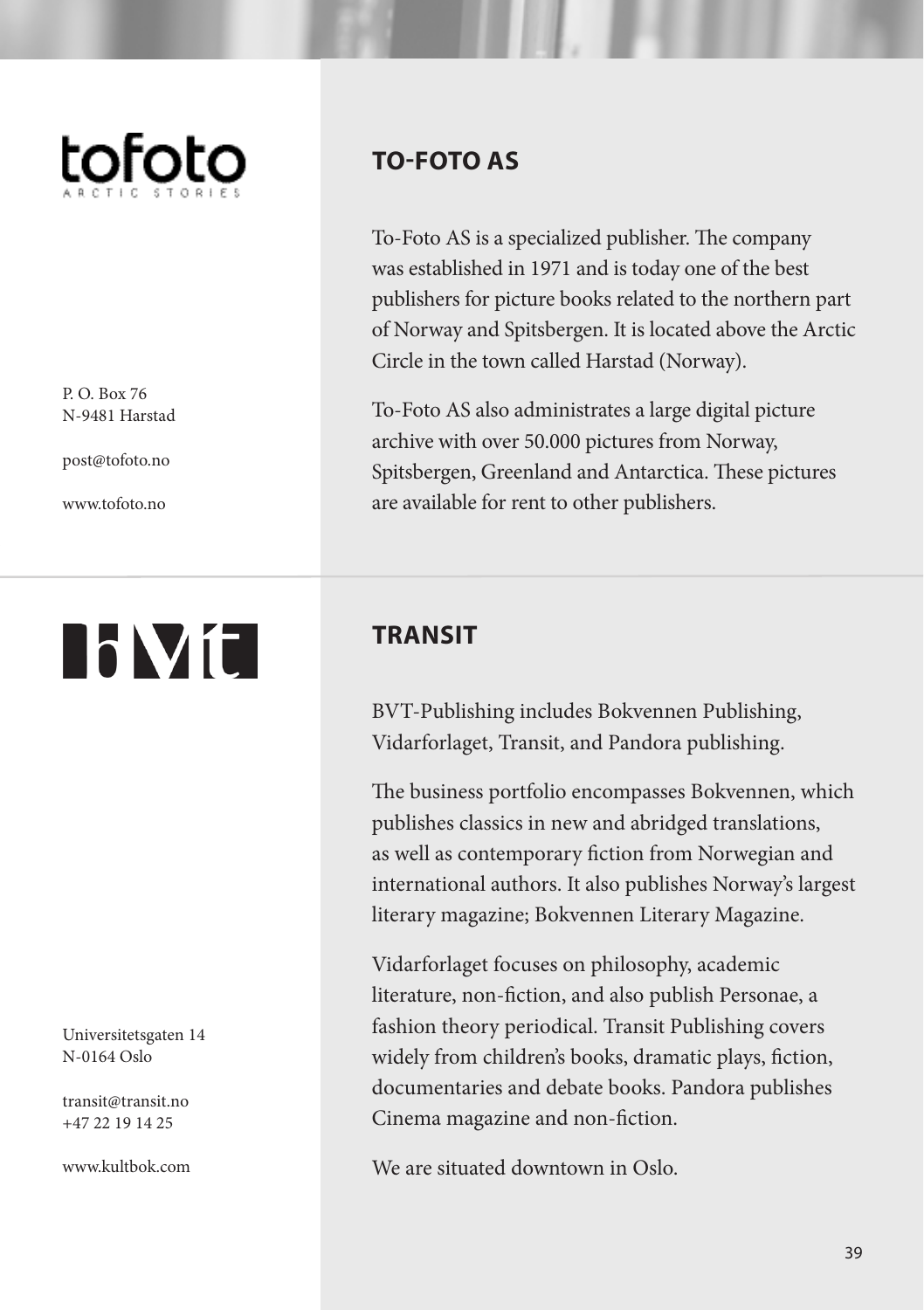

P. O. Box 508 Sentrum N-0105 Oslo

post@universitetsforlaget.no +47 24 14 75 00

www.universitetsforlaget.no



Gøteborggata 6A N-0566 Oslo

post@vegaforlag.no  $+47$  21 09 04 10

www.vegaforlag.no

#### **UNIVERSITETSFORLAGET**

Universitetsforlaget AS (English: "The University Press") is a Norwegian academic publishing company, which publishes non-fiction literature and journals. Universitetsforlaget is the main academic press in Norway, and is a wholly owned independently-operated subsidiary of Aschehoug.

The publishing house publishes about 140 new and revised books and journals every year. The so-called Universitetsforlagets faglitterære pris ("University Press' non-fiction award") and Universitetsforlagets tidsskriftpris ("University Press' journal award") are also given by Universitetsforlaget annually.

#### **VEGA FORLAG**

Vega Forlag is an independent Norwegian publishing house founded in 2003. Vega Forlag employs seven, and publishes translated fiction and non fiction, and Norwegian general fiction, works of reference, handbooks, dictionaries and encyclopedias.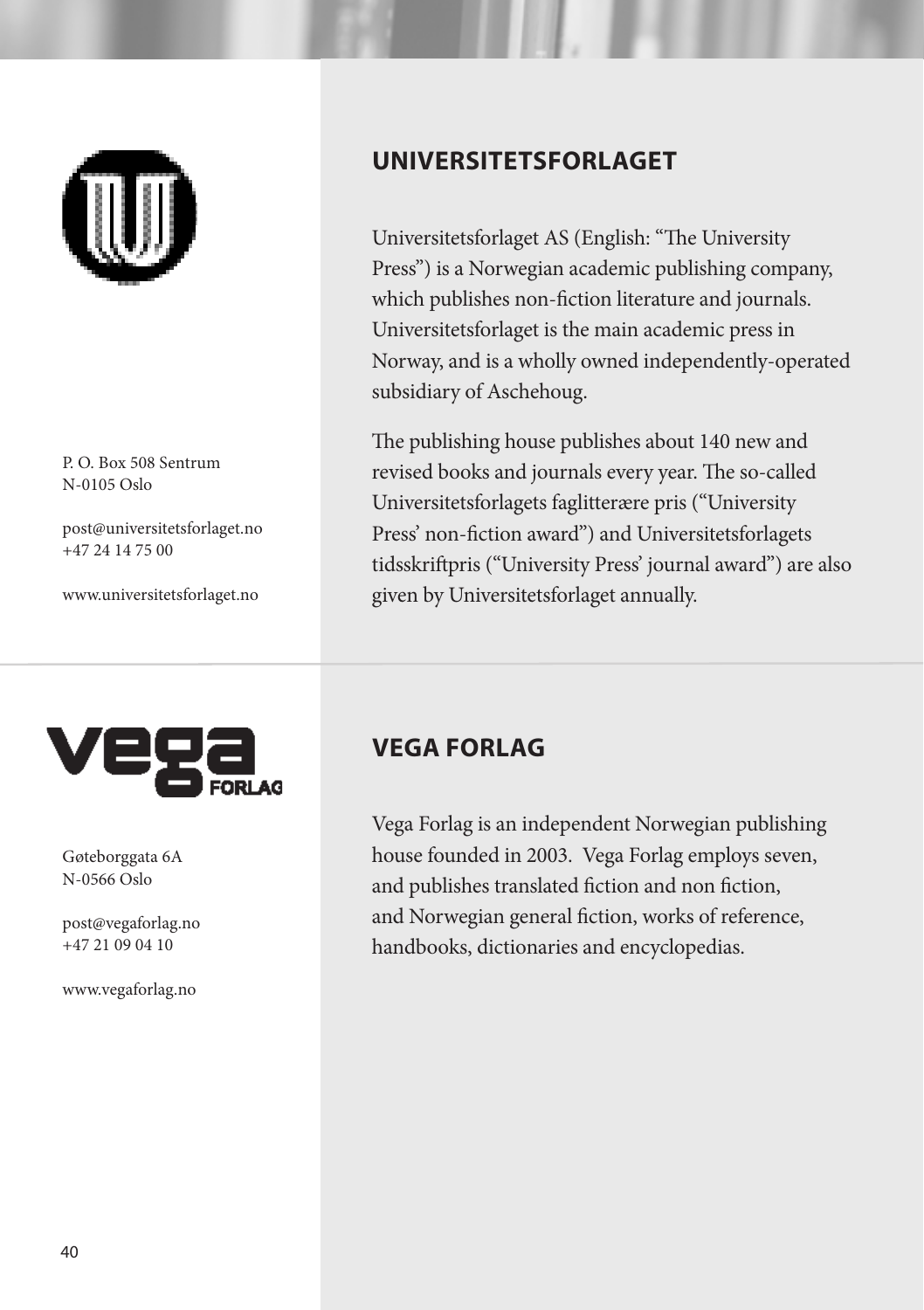# **NVC**

Postboks 6794 St. Olavs plass N-0130 Oslo

post@vidarforlaget.no +47 22 19 14 25

www.kultbok.com

#### **VIDARFORLAGET**

BVT-Publishing includes Bokvennen Publishing, Vidarforlaget, Transit, and Pandora publishing.

The business portfolio encompasses Bokvennen, which publishes classics in new and abridged translations, as well as contemporary fiction from Norwegian and international authors. It also publishes Norway's largest literary magazine; Bokvennen Literary Magazine.

Vidarforlaget focuses on philosophy, academic literature, non-fiction, and also publish Personae, a fashion theory periodical. Transit publishes children's books, dramatic plays, fiction, documentaries and debate books. Pandora publishes Cinema magazine and non-fiction.

We are situated downtown in Oslo.



#### **VIGMOSTAD & BJØRKE**

Vigmostad & Bjørke is a young, dynamic and rapidly growing publisher of Norwegian and translated fiction and books of general interest. We are publishing about fifty titles a year. Vigmostad & Bjørke is an imprint of Forlagshuset Vigmostad & Bjørke, Norway's fourth largest publishing group.

Among our translated contemporary fiction we find Anuradha Roy (India), Linda Olsson (New Zealand) and Marek Krajewski (Poland).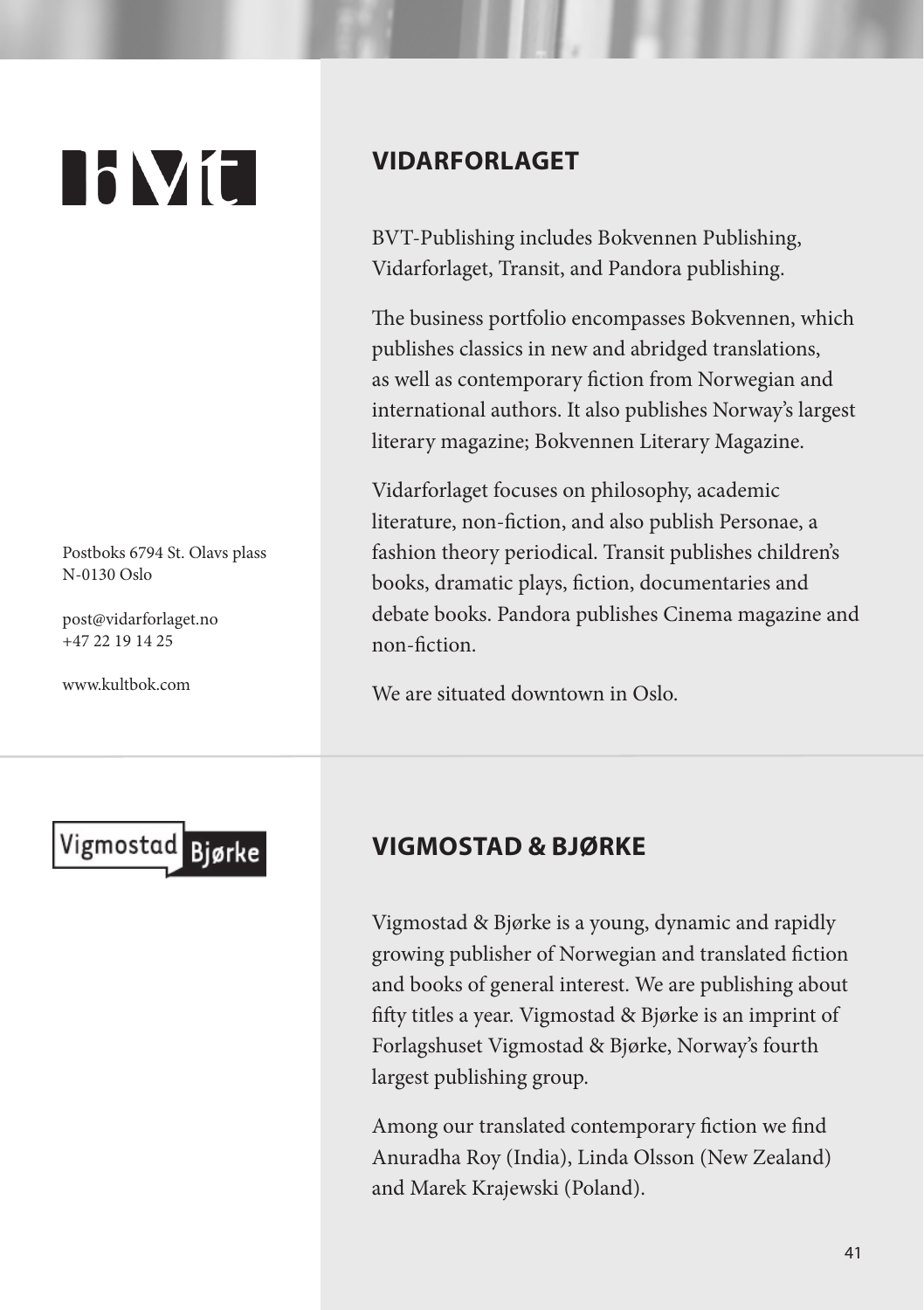St.Olavs gate 12 N-0165 Oslo, Norway

post@vigmostadbjorke.no +47 5538 88 00

Foreign rights: Per Bangsund +47 975 54 858 per.bangsund@vigmostadbjorke.no

www.vigmostadbjorke.no



P. O. Box 621 Sentrum N-4003 Stavanger

oyvind@wigestrand.no +47 51 51 76 10

www.wigestrand.no

Our crime portfolio encompasses authors as diverse as James Lee Burke, Denise Mina, Ann Cleeves, Stephen Booth and Colin Dexter and Norwegians crime and thriller authors as well.

Vigmostad & Bjørke publishes a series of Norwegian classics with works by authors such as Henrik Ibsen, Henrik Wergeland, Alexander Kielland and Ludvig Holberg.

We also have an exciting range of titles within the fields of biography (Henrik Ibsen, Edvard Grieg), documentary, wine, history and travel.

#### **WIGESTRAND FORLAG**

Wigestrand Forlag is a publishing company that was established in Stavanger, Norway in 1998. Our mission has been to promote and celebrate regional literature and culture. We publish a wide range of literary and genre books, in both paper and electronic forms. Our continuing goal is to work with engaging, talented writers to produce quality books. Wigestrand Forlag has developed a strong relationship with the arts community, and continues with a clear goal to support and promote regional talent. Visit our webpage at www. wigestrand.no for more information about the publishing house and to see our catalogue.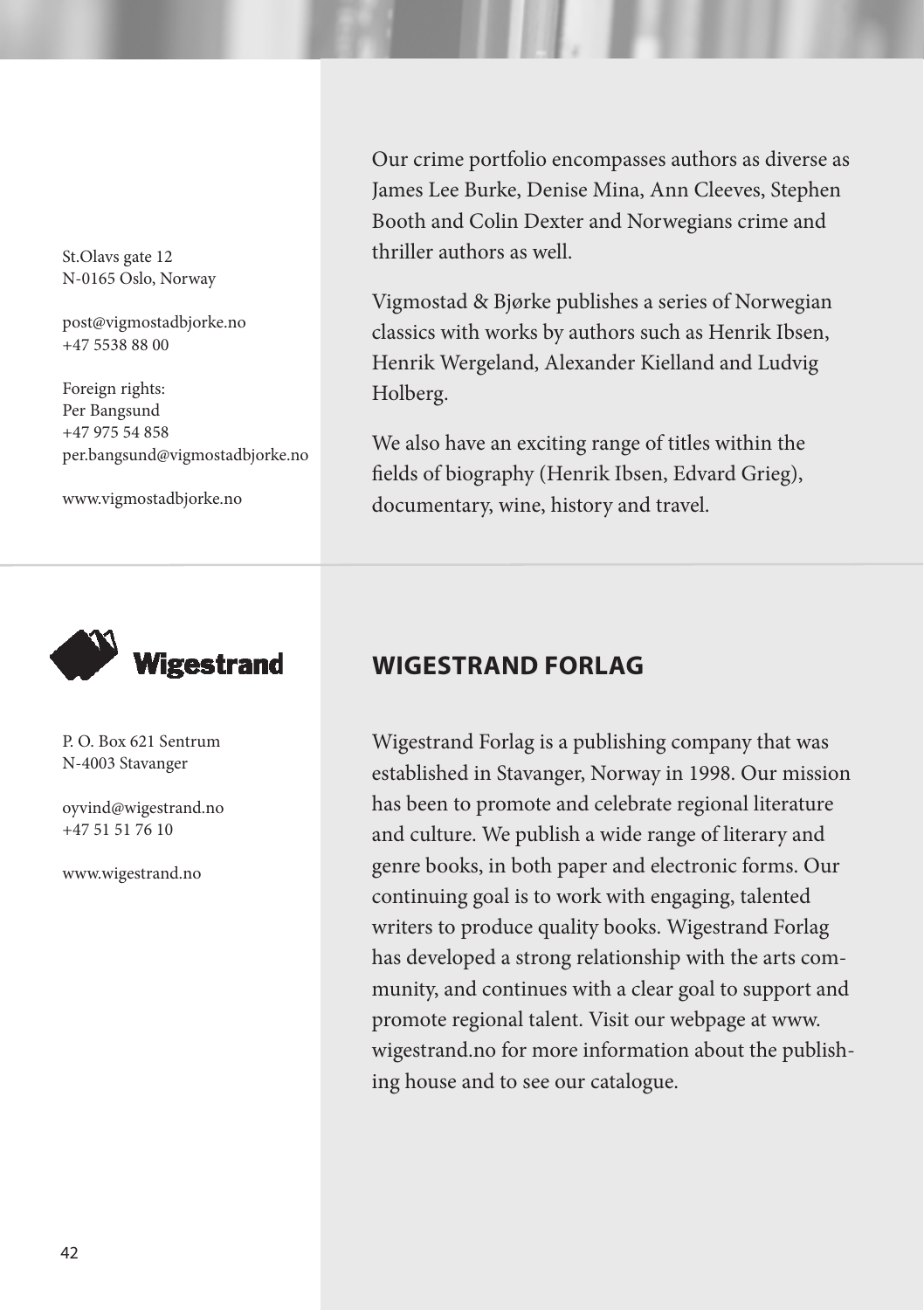

The Norwegian Publishers Association is a trade organization for Norwegian publishers. The association takes care of joint action and service to member publishers.

Øvre Vollgate 15 N-0158 Oslo

dnf@forleggerforeningen.no +47 22 00 75 80

www.forleggerforeningen.no